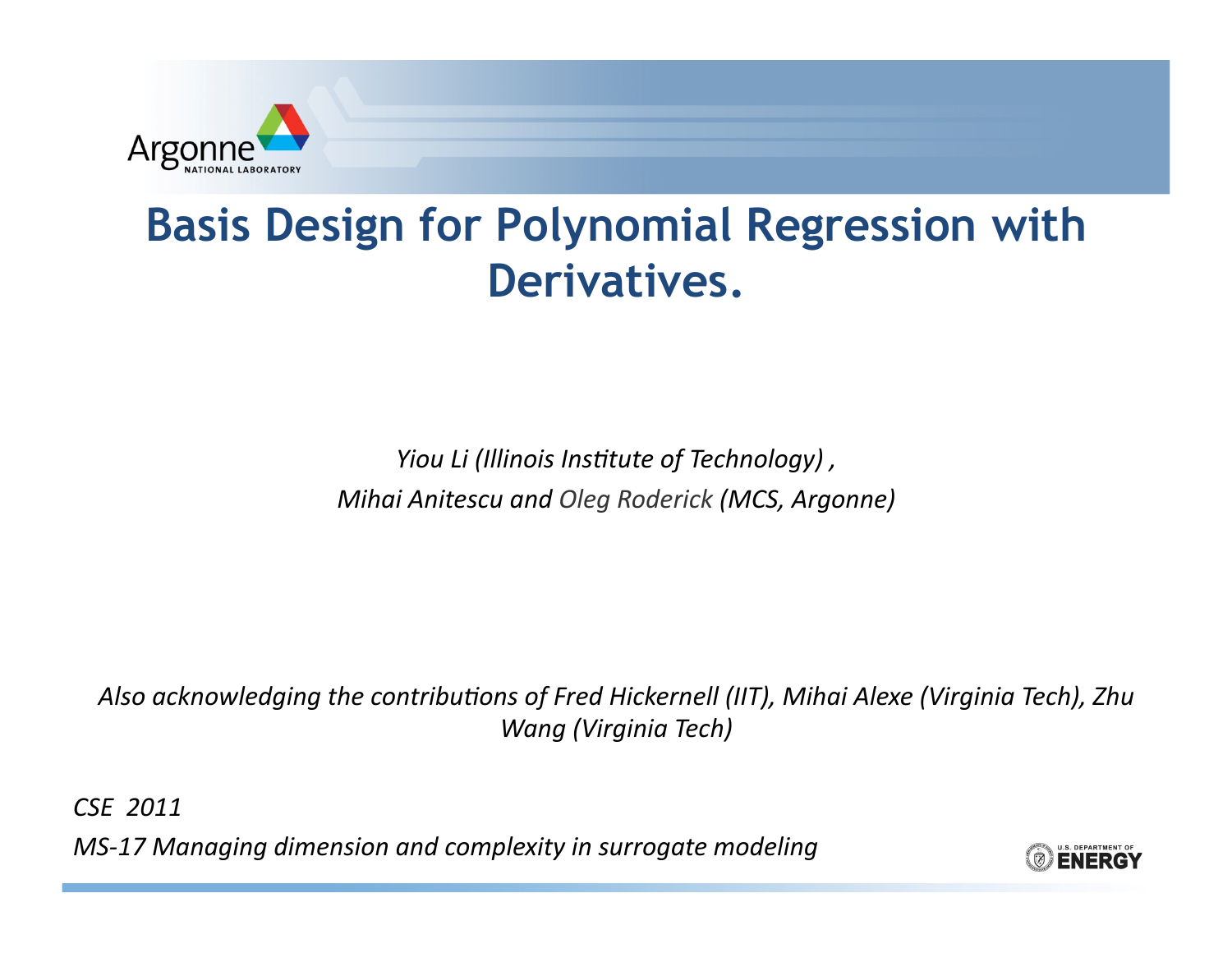## (Some ?) Components of the Uncertainty **Quantification.**

- Uncertainty analysis of model predictions: given data about uncertainty parameters
- $u \in R^p$  and a code that creates output from it  $y = f(u)$  characterize y.
- Validation: Use data to test whether the UA model is appropriate or otherwise fit it or both.
- $\Box$  Challenge one: create model for  $u \in R^p$  from data. (Mihai's definition of UQ) It does not need to be probabilistic (see Helton and Oberkampf RESS special issue) but it tends to be. What is the statistical model\*?
- $\Box$  Challenge two: uncertainty propagation. Since f is expensive to compute, we cannot expect to compute a statistic of y very accurately from direct simulations alone (and there is also curse of dimensionality; exponential growth of effort with dimension). How do I propagate the model if the code is very computationally intensive?
- $\Box$  Challenge three: validation of uncertainty propagation model; or fitting/validation/testing. What are the statistics I choose to test?

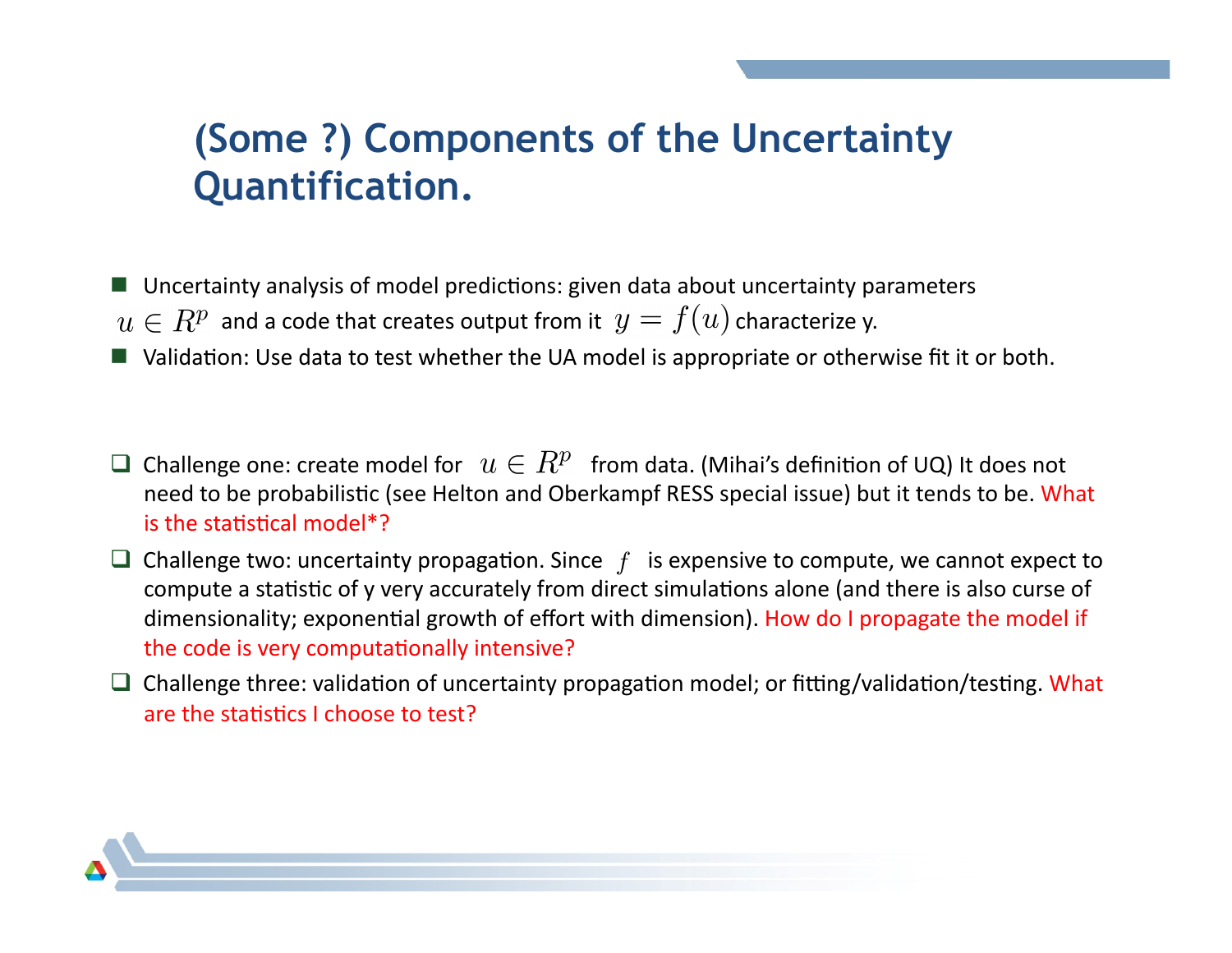## **Challenge 2: Faster Uncertainty Propagation by Using Derivative Information?**

- $\blacksquare$  Uncertainty propagation requires multiple runs of a possibly expensive code.
- $\blacksquare$  On the other hand, adjoint differentiation adds a lot more information per unit of cost (O(p), where p is the dimension of the uncertainty space; though needs lots of memory).
- Q: Can I use derivative information in uncertainty propagation to accelerate its precision per unit of computing time.
- $\blacksquare$  We believe the answer is yes.
- $Q: How?$
- $\blacksquare$  This is what this presentation is about.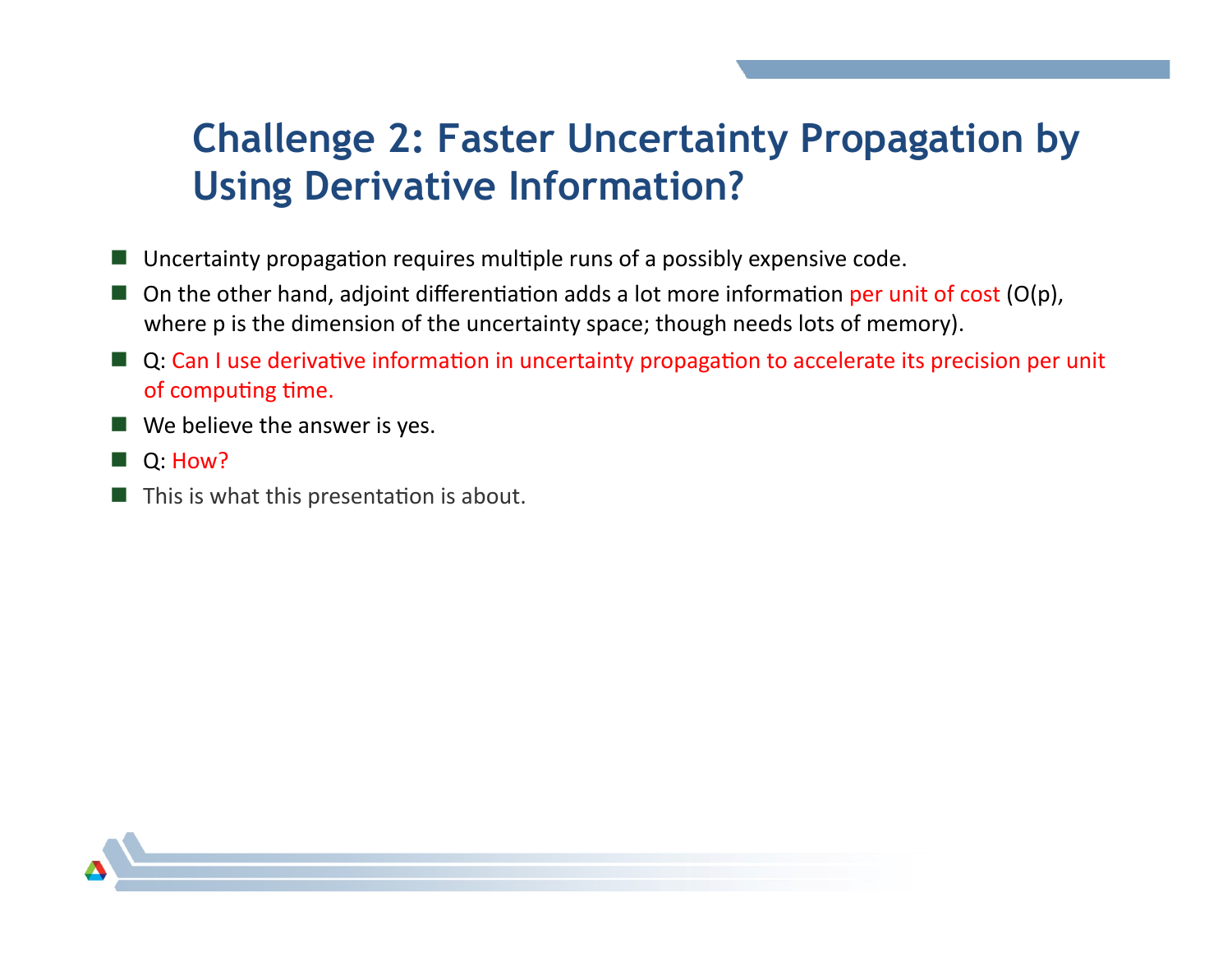## **Outline**

- 1. Polynomial regression with derivative PRD information: Uncertainty propagation using a sa sensitivity information.
- 2. Obtaining derivative information: Automatic Differentiation of Codes with Substantial Legacy components.
- 3. PRD-based uncertainty propagation: Numerical examples.
- 4. What is a good basis in PRD? Limitations and Construction of Tensor Product Bases. Benefits.

If time permits

■ 5. Better Models Gaussian Processes for Quantifying Uncertainty Propagation Error.

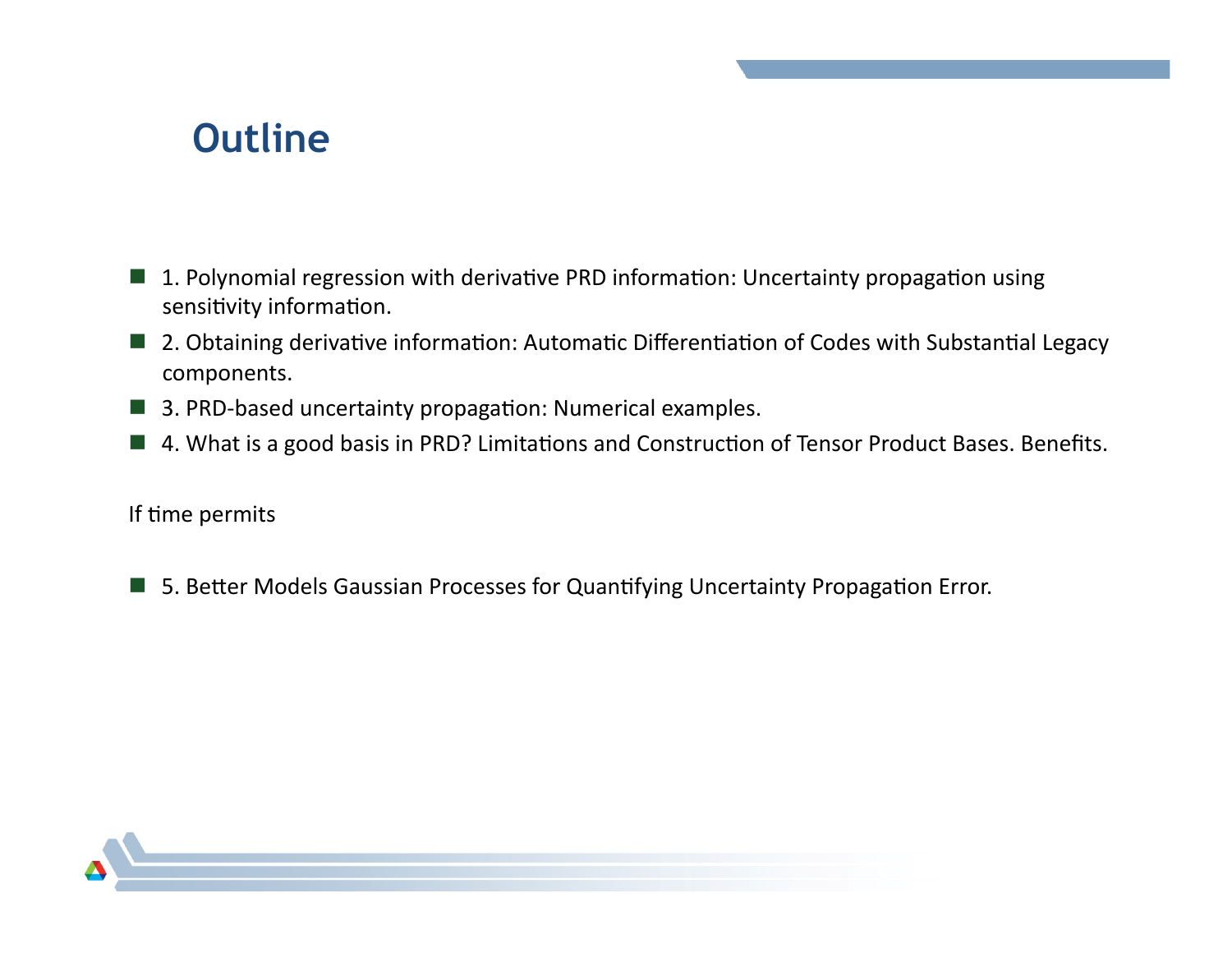**1. Polynomial regression with derivative PRD information: Uncertainty propagation using sensitivity information.** 

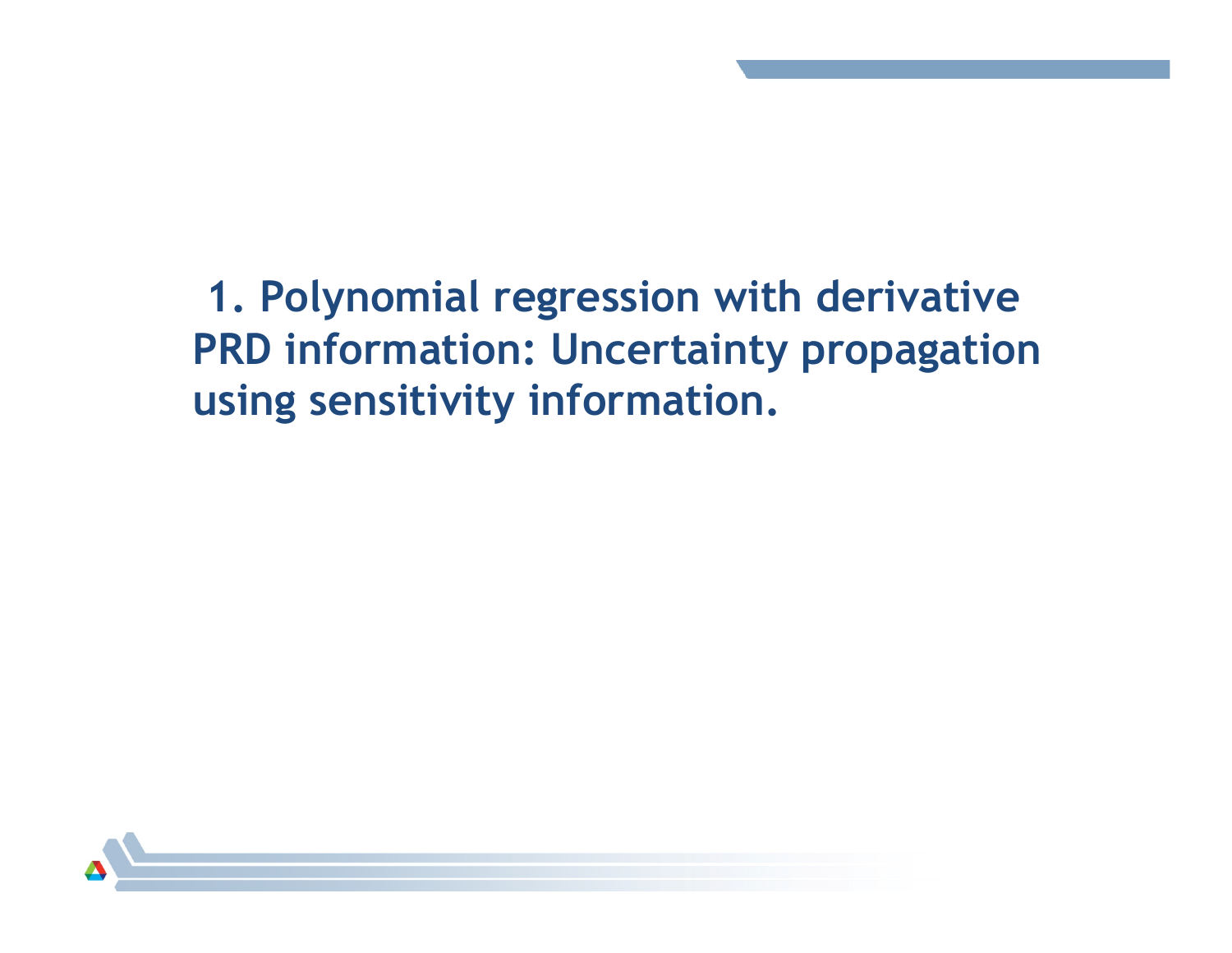## Why a hybrid sensitivity - sampling method for UQ?

- Brute force sampling suffers from the curse of dimensionality: it's efficiency decreases exponentially with the effective dimension of the uncertainty space.
- On the other hand, sensitivity in UQ provides a lot of information but tends to be used ONLY in conjunction with linearization models. As we will demonstrate, this may not go the distance.
- $\blacksquare$  It is reasonable to assume that a hybrid approach will inherit the strengths of both. But how to do it?
- Our answer: polynomial regression with derivative information (PRD).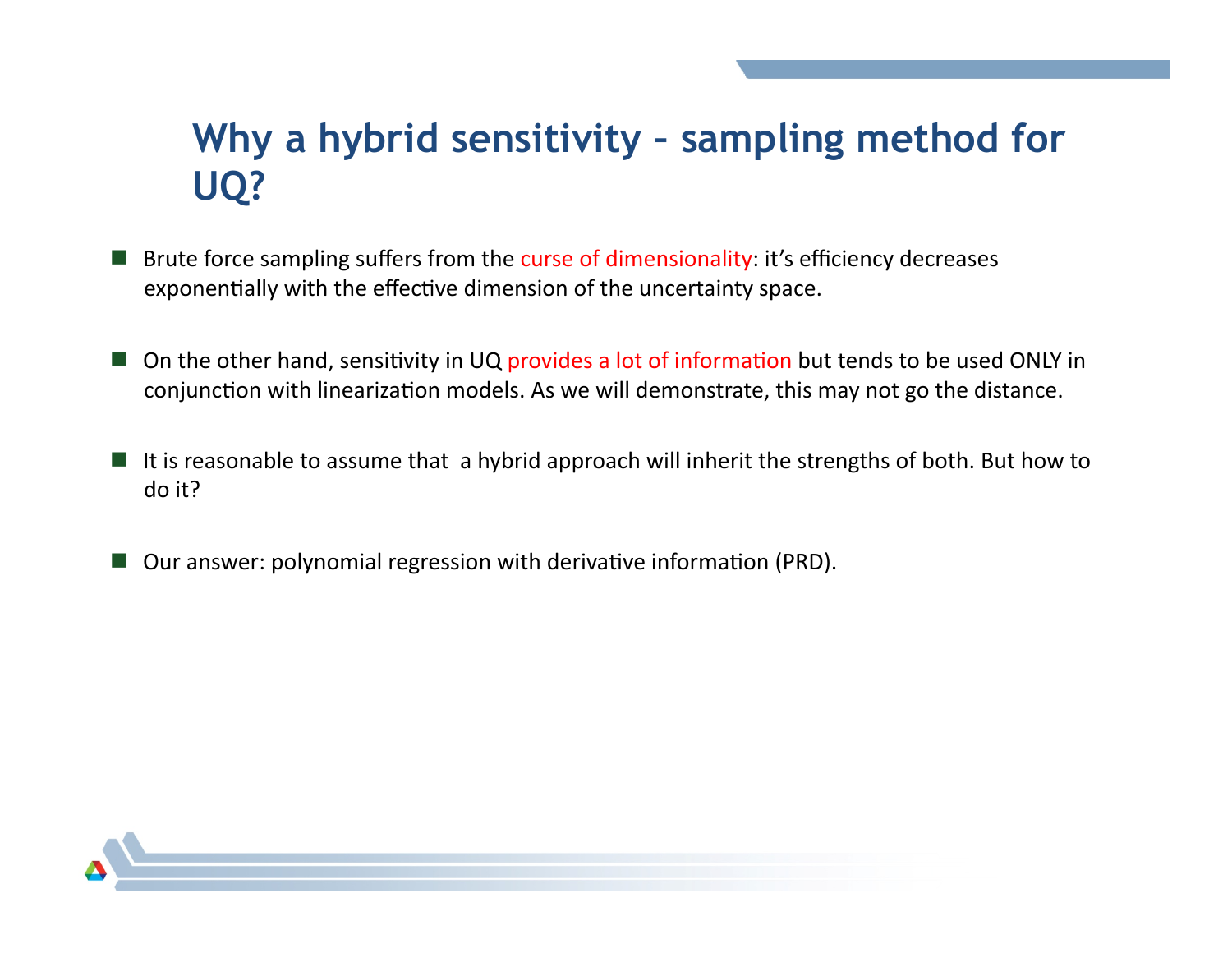## **Uncertainty quantification, subject models**

Model I. Matlab prototype code: a steady-state 3-dimensional finite-volume model of the reactor core, taking into account heat transport and neutronic diffusion. Parameters with uncertainty are the material properties: heat conductivity, specific coolant heat, heat transfer coefficient, and neutronic parameters: fission, scattering, and absorbtion-removal cross-sections. Chemical non-homogenuity between fuel pins can be taken into account. Available experimental data is parameterized by 12-66 quantifiers.

Model II. MATWS, a functional subset of an industrial complexity code SAS4A/SASSYS-1: point kinetics module with a representation of heat removal system. >10,000 lines of Fortran 77, sparsely documented.\*

MATWS was used, in combination with a simulation tool Goldsim, to model nuclear reactor accident scenarios. The typical analysis task is to find out if the uncertainty resulting from the error in estimation of neutronic reactivity feedback coefficients is sufficiently small for confidence in safe reactor temperatures. The uncertainty is described by 4-10 parameters.



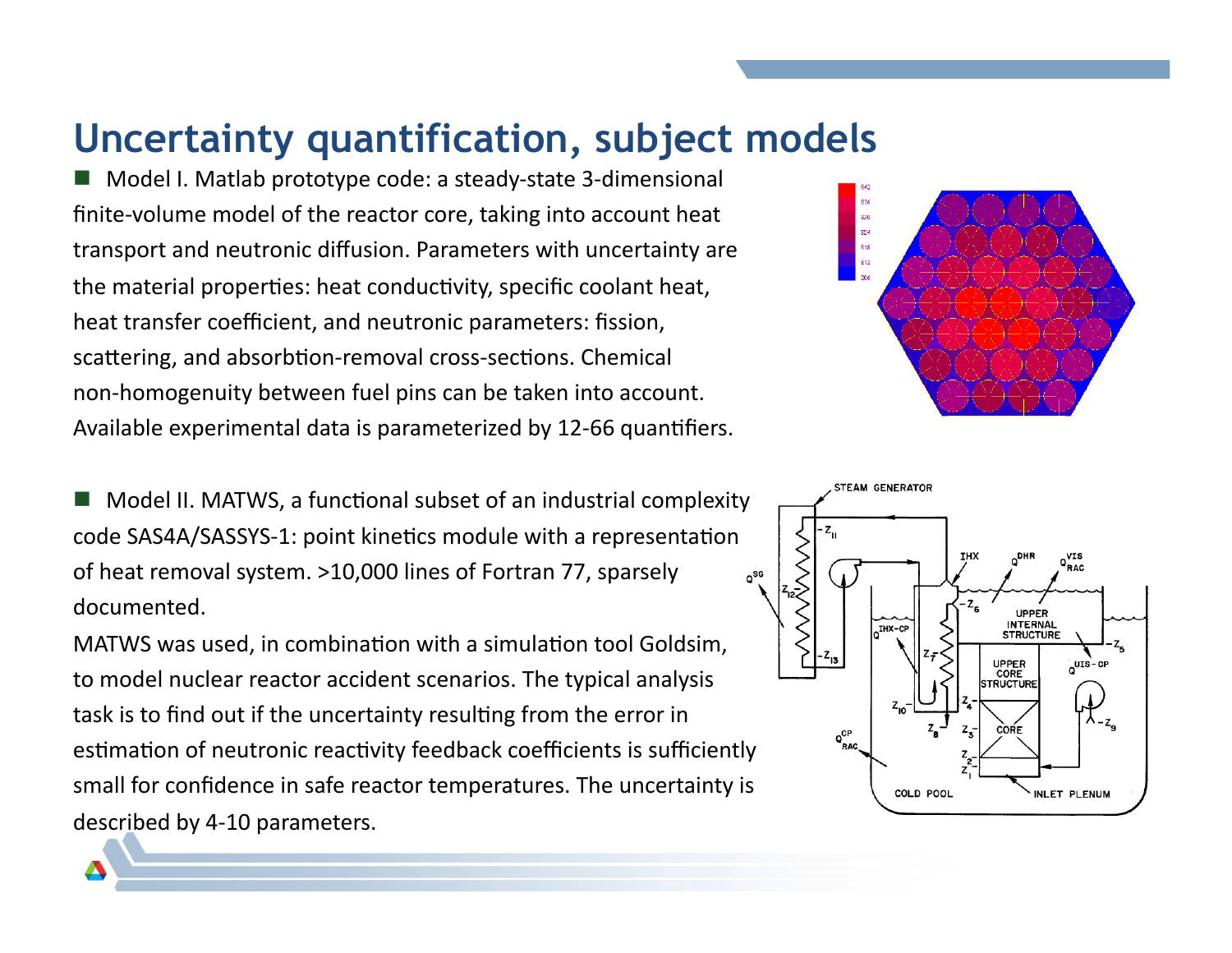## **Representing Uncertainty**

■ We use a hierarchical structure. Given a generic model with uncertainty

$$
F(T, R) = 0
$$
  
\n
$$
R = R(T) \cdot (1 + \Delta R(T, \alpha)) \qquad J = J(T)
$$
  
\nwith model state  $T = (T_1, T_2, ..., T_n) \qquad R = (R_1, R_2, ..., R_N)$   
\nintermediate parameters and inputs  
\nthat include errors  $\Delta R = (\Delta R_1, \Delta R_2, ..., \Delta R_N)$   
\nAn output of interest is expressed by the merit function  $J(T)$   
\nThe uncertainty is described by a set of stochastic quantifiers  $\alpha = (\alpha_1, \alpha_2, ..., \alpha_m)$   
\nWe redefine the output as a function of uncertainty quantifiers,  $\Im(\alpha) = J(T)$ 

and seek to approximate the unknown function  $\Im(\alpha)$ 

a se

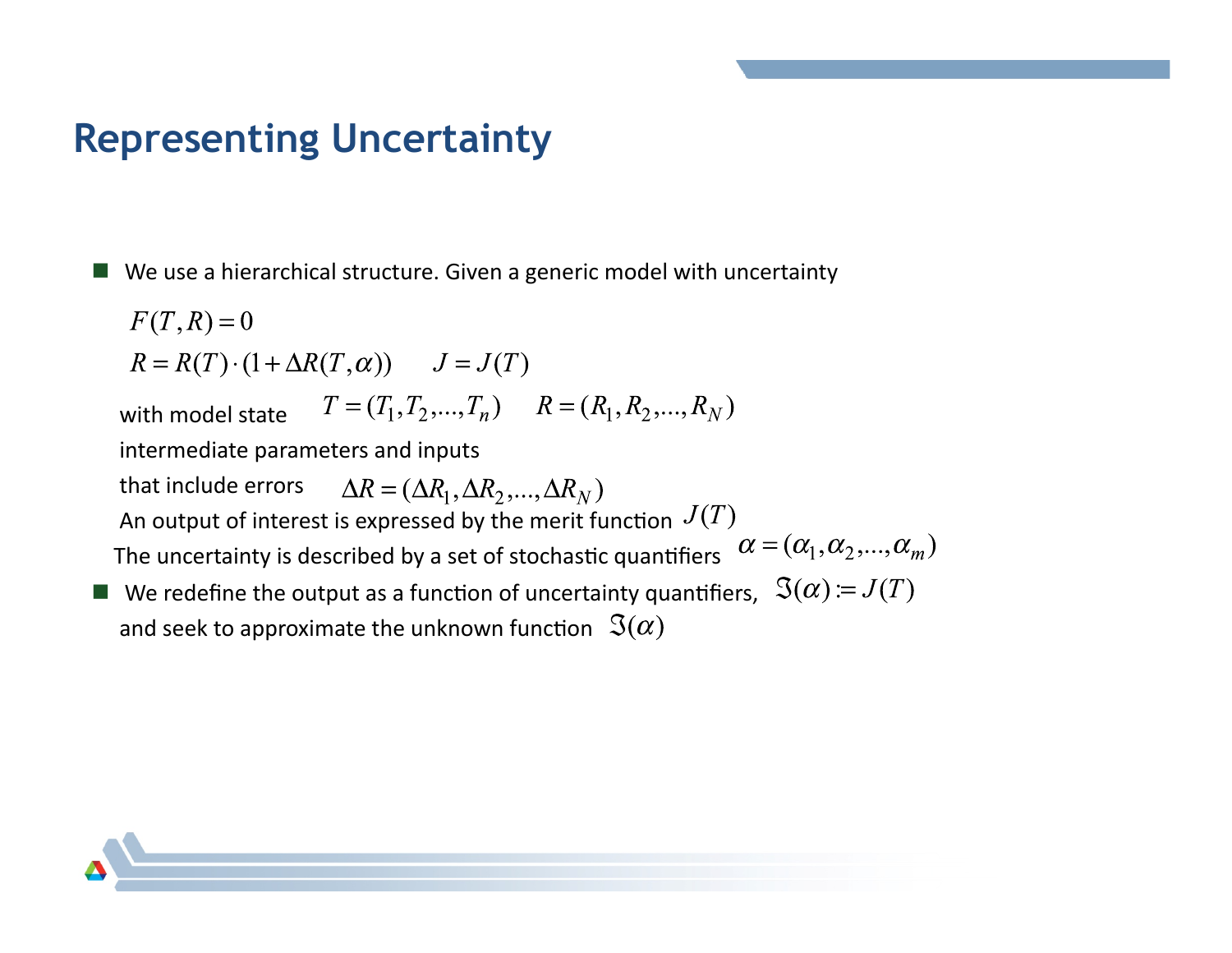## **Polynomial Regression with Derivatives, PRD**

- We approximate the unknown response function by polynomial regression based on a small set of model evaluations. Both merit function *outputs* and merit function *derivatives* with respect to uncertainty quantifiers are used as fitting conditions.
- $\blacksquare$  PRD procedure:
- choose a basis of multivariate polynomials  $\;\left\{\Psi_{q}(\alpha)\right\}\;$

the unknown function is then approximated by an expansion  $\Im(\alpha) \approx \sum_{a} x_{a} \Psi_{a}(\alpha)$ 

- choose training set  $\{A\}$ ,  $A_i = (\alpha_1^i, \alpha_2^i, ..., \alpha_n^i)$ 

- evaluate the model and its derivatives for each point in the training set
- construct a regression matrix. Each row consists of either the values of the basis polynomials,

or the values of derivatives of basis polynomials, at a point in the training set.

- solve the regression matrix (in the least-squares sense) to find coefficients  $x_a$ 

- Questions (for later):
	- How to best choose the polynomial basis?
	- How to obtain gradient information at computational cost comparable with that of a model run?
	- What to do if dimensionality of uncertainty space is very high?

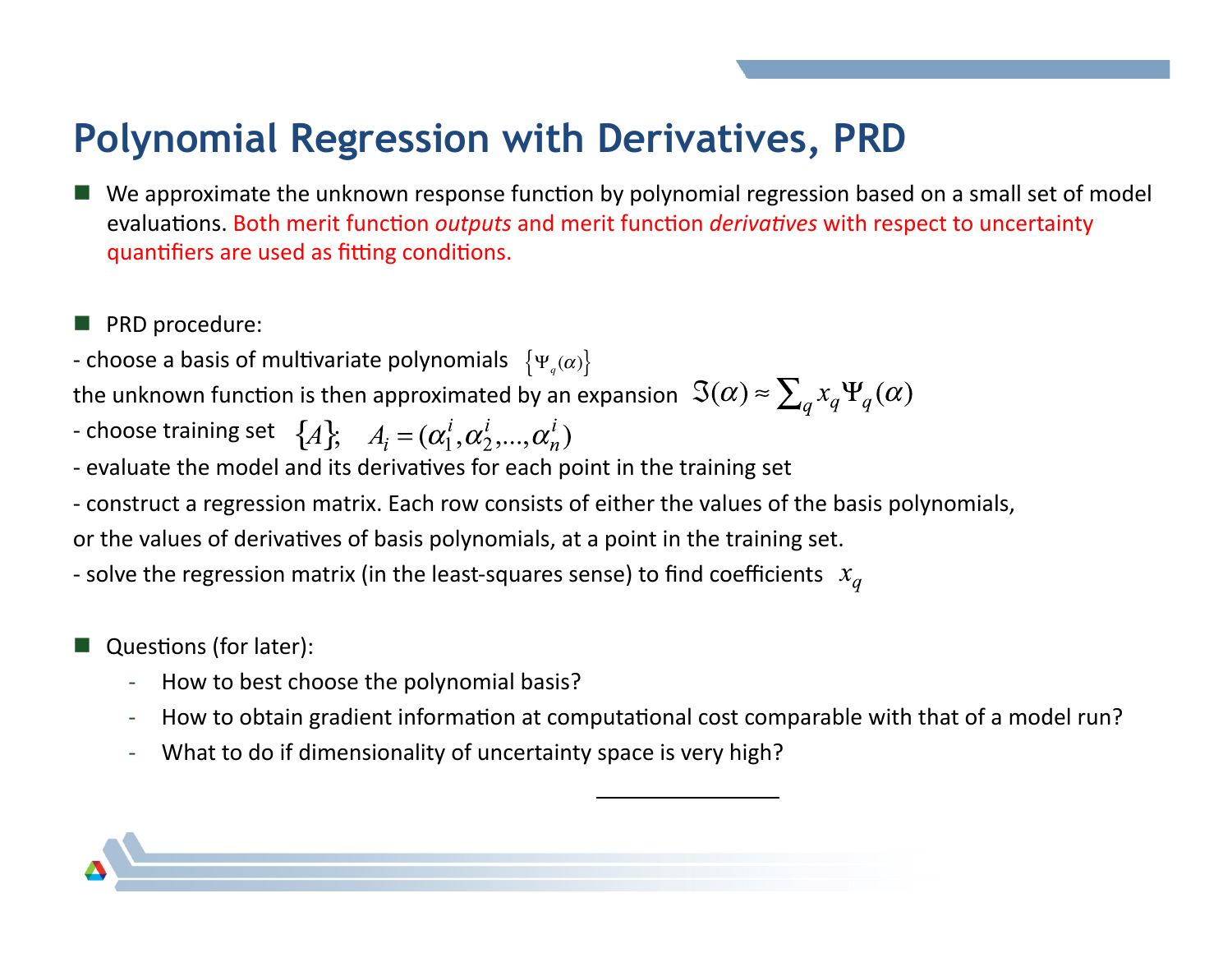#### **Polynomial Regression with Derivatives, PRD**

- PRD procedure, regression/ collocation\* equations:
- $\blacksquare$  Note: the only interaction with the computationally expensive model is on the right side!
- The polynomial regression approach without derivative information would provide  $(n+1)$ times LFSS rows.
- $\blacksquare$  The overall computational savings depend on how cheaply the derivatives can be computed

$$
\begin{pmatrix}\n\Psi_1(A_1) & \Psi_2(A_1) & \cdots \\
d\Psi_1(A_1) & d\Psi_2(A_1) & \cdots \\
d\alpha_1 & d\alpha_1 & \cdots \\
d\alpha_2 & \cdots & d\alpha_2 & \cdots \\
d\alpha_3 & \cdots & d\alpha_2 & \vdots \\
\frac{d\Psi_1(A_1)}{d\alpha_m} & \frac{d\Psi_2(A_1)}{d\alpha_m} & \cdots & \frac{d\Psi_2(A_1)}{d\alpha_m} \\
\frac{d\alpha_m}{d\alpha_m} & \frac{d\alpha_m}{d\alpha_m} & \cdots & \frac{d\alpha_m}{d\alpha_m} \\
\frac{d\Psi_1(A_2) & \Psi_2(A_2) & \cdots & \Psi_2(A_2)}{d\alpha_1} & \cdots & \frac{d\Phi_1(A_2)}{d\alpha_1} \\
\vdots & \vdots & \vdots & \vdots \\
\frac{d\Psi_1(A_M) & \Psi_2(A_M) & \cdots & \Psi_2(A_M) & \cdots \\
\vdots & \vdots & \vdots & \vdots \\
\frac{d\Psi_1(A_M) & \frac{d\Psi_2(A_M)}{d\alpha_m} & \cdots & \frac{d\Phi_2(A_M)}{d\alpha_m}\n\end{pmatrix}
$$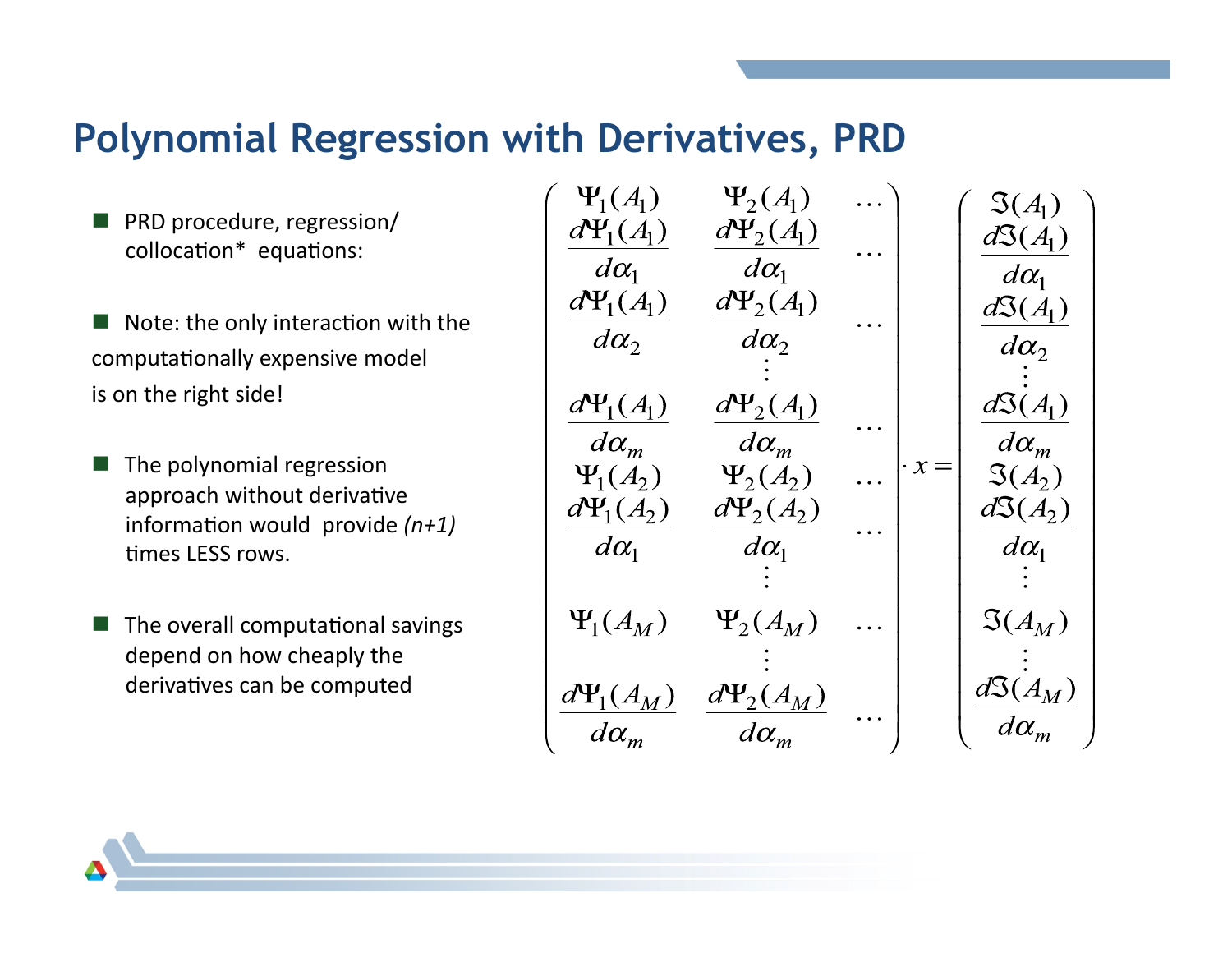## **Equivalence between various approaches.**

Collocation is equivalent to interpolation (if basis is uniquely defined)

$$
F(\tilde{\mathbf{T}}(x_i), R(\tilde{\mathbf{T}}(x_i), x_i)) = 0, \quad i = 1, 2, \dots, m. \Longleftrightarrow \sum_{l} \beta^{T} \Psi_l(x_i) = \tilde{\mathbf{T}}(x_i) = T_i, \quad i = 1, 2, \dots, m.
$$

- If Response function is linear in state, the collocation is equivalent to surface response.  $\beta$ *l* ∑ *l*  $J\Psi_l(x_i) = \sum J$ *l*  $\sum J(\beta_i^T)d\Psi_i(x_i) = J(x_i) = J(\tilde{\mathbf{T}}(x_i)).$
- If it has a unique solution, surface response is equivalent to Regression:

$$
\min_{\beta_i^j} \sum_{i=1}^M \left( J(x_i) - \sum_l \beta_j^j \Psi_l(x_i) \right)^2,
$$

- Same situation when derivatives are used.
- Therefore surface response, regression, collocation, interpolation are not far from each other. We may call regression matrix collocation matrix.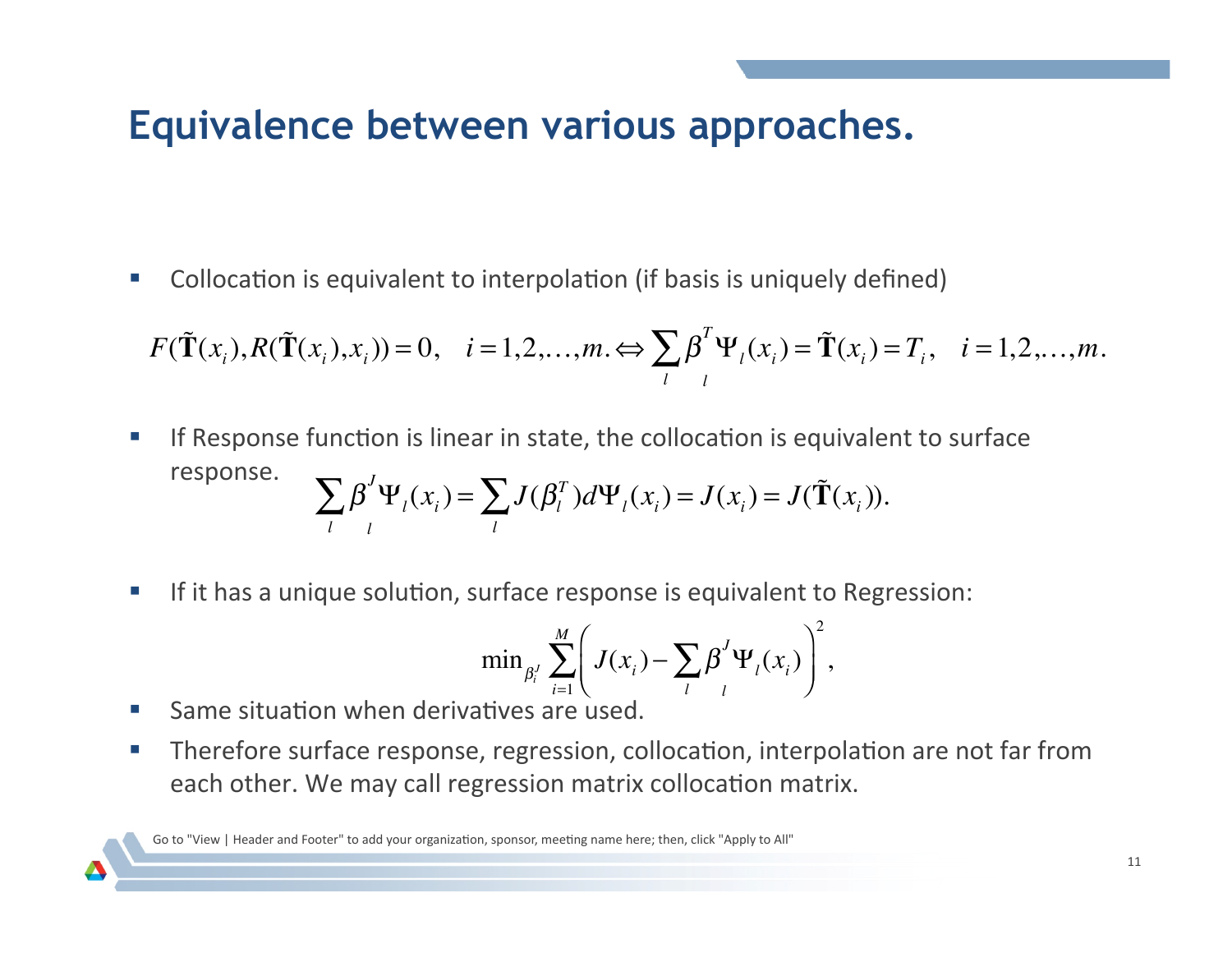## Cost versus benefit of using gradient information.

- Theory: Cost of gradient evaluation can be at most 5 times larger than cost of function evaluation. Therefore relative efficiency of using gradient information versus using one more sample point: at least  $n/5$ .
- This bound is achieved by adjoint calculations or reverse automatic differentiation mode.
- Sometimes, the bound is much smaller. Example: Coupling in multiphysics achieved by operator splitting/ Gauss Seidel since Newton method may not converge. Then compute adjoint at converged point.
- When instrumenting code for gradient with AD we are somewhere between intrusive and non-intrusive methods for UQ. Clearly not as simple as brute force sampling, but not as intrusive as Galerkin stochastic FEM methods either. But payoff of same accuracy for fewer samples is a great driver.
- In principle, can be operated without knowing what the code does, in practice, the latter helps.

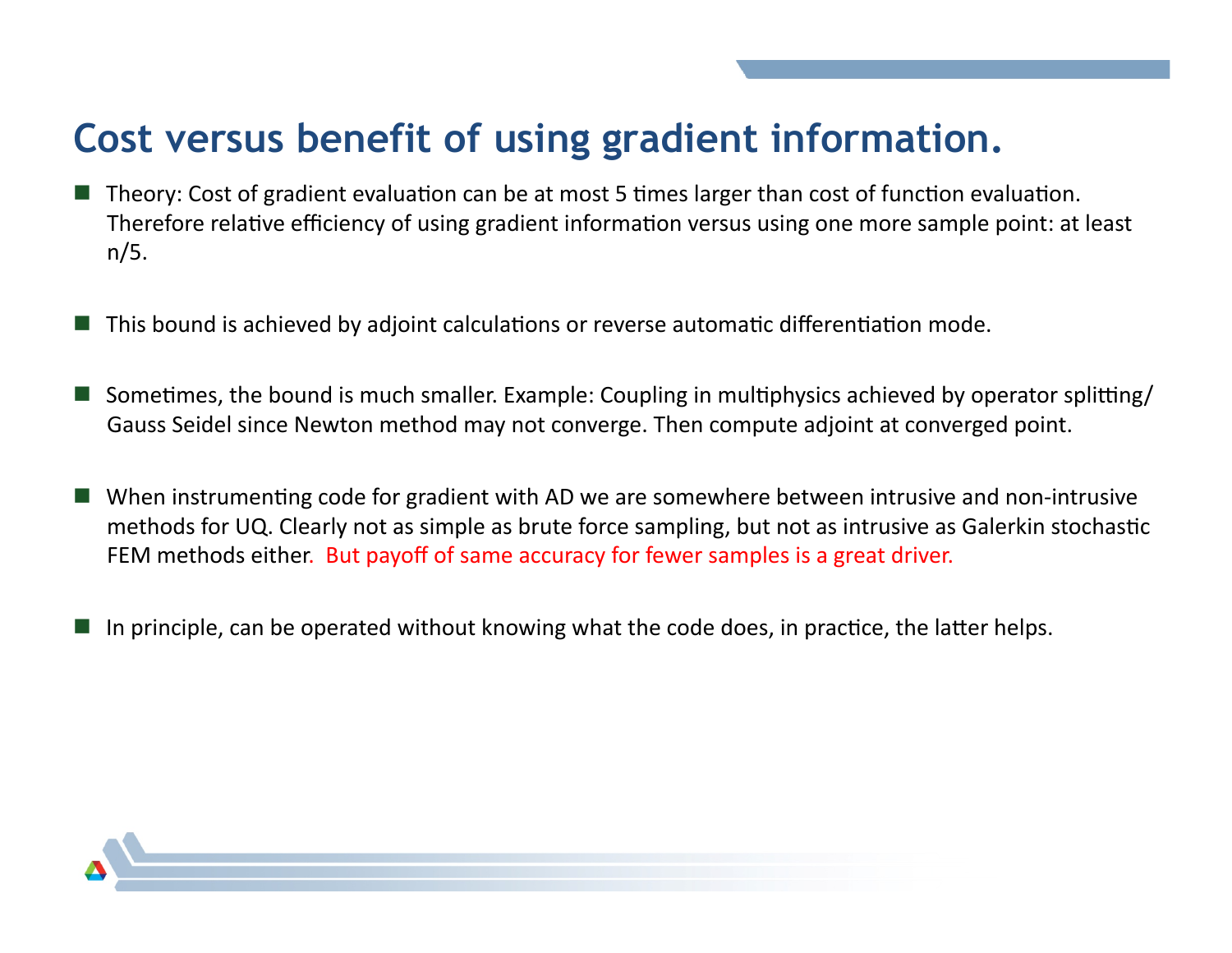**2. Obtaining derivative information: Automatic Differentiation of Codes with Substantial Legacy components.**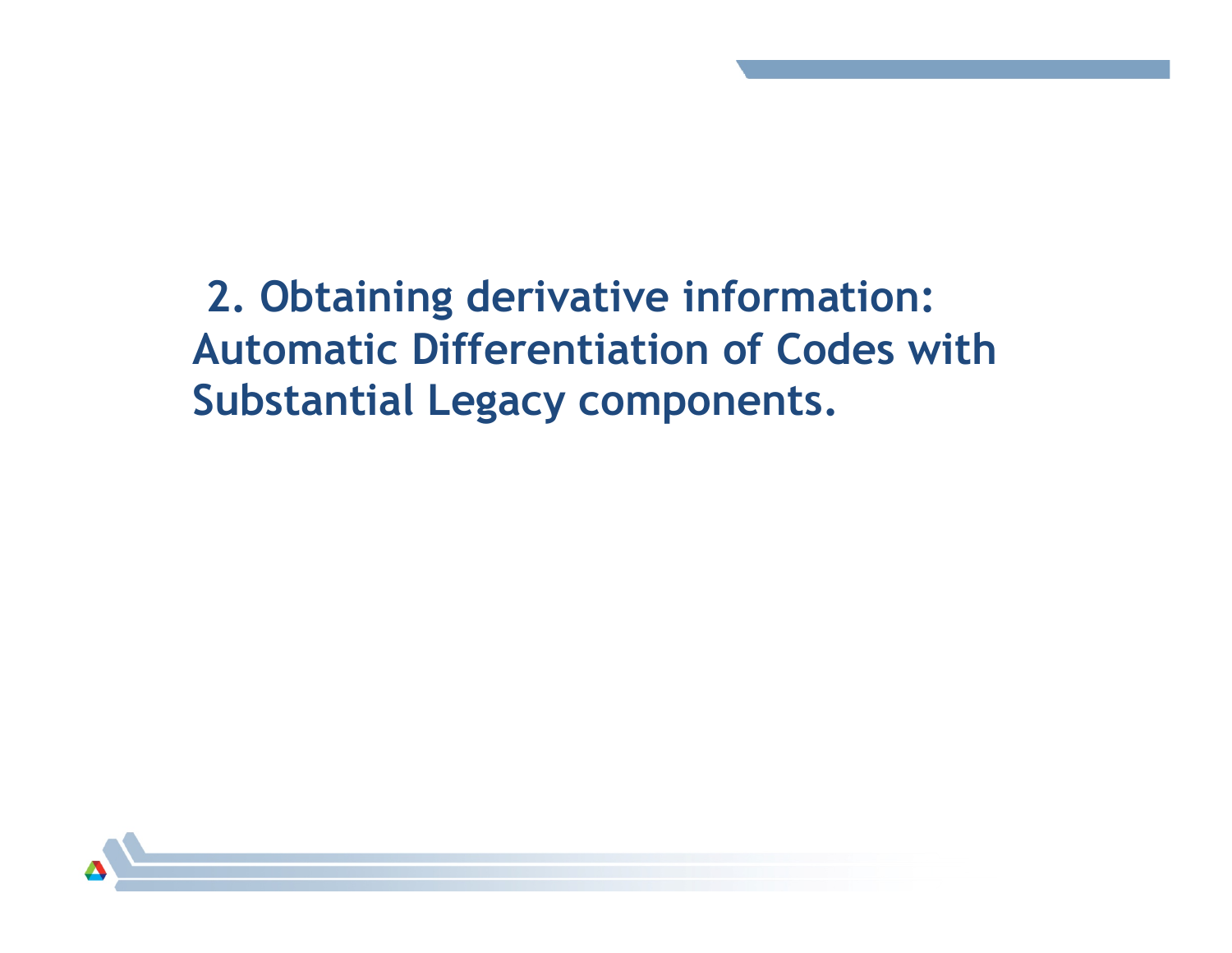## **PRD, computation of derivatives**

- $\blacksquare$  Hand-coding derivatives is error-prone, has large development cost, code maintenance is a problem.
- Finite difference approximations introduce truncation errors, and Cost of gradient  $\sim$  Dimension X Cost of the function, and advantage of adjoints is lost.
- For most applied purposes, a more promising approach is Automatic (Algorithmic) Differentiation, AD. It also uses the chain-rule approach, but with minimal human involvement.
- Ideally, the only required processing is to identify inputs and outputs of interest, and resolve the errors at compilation of the model augmented with AD.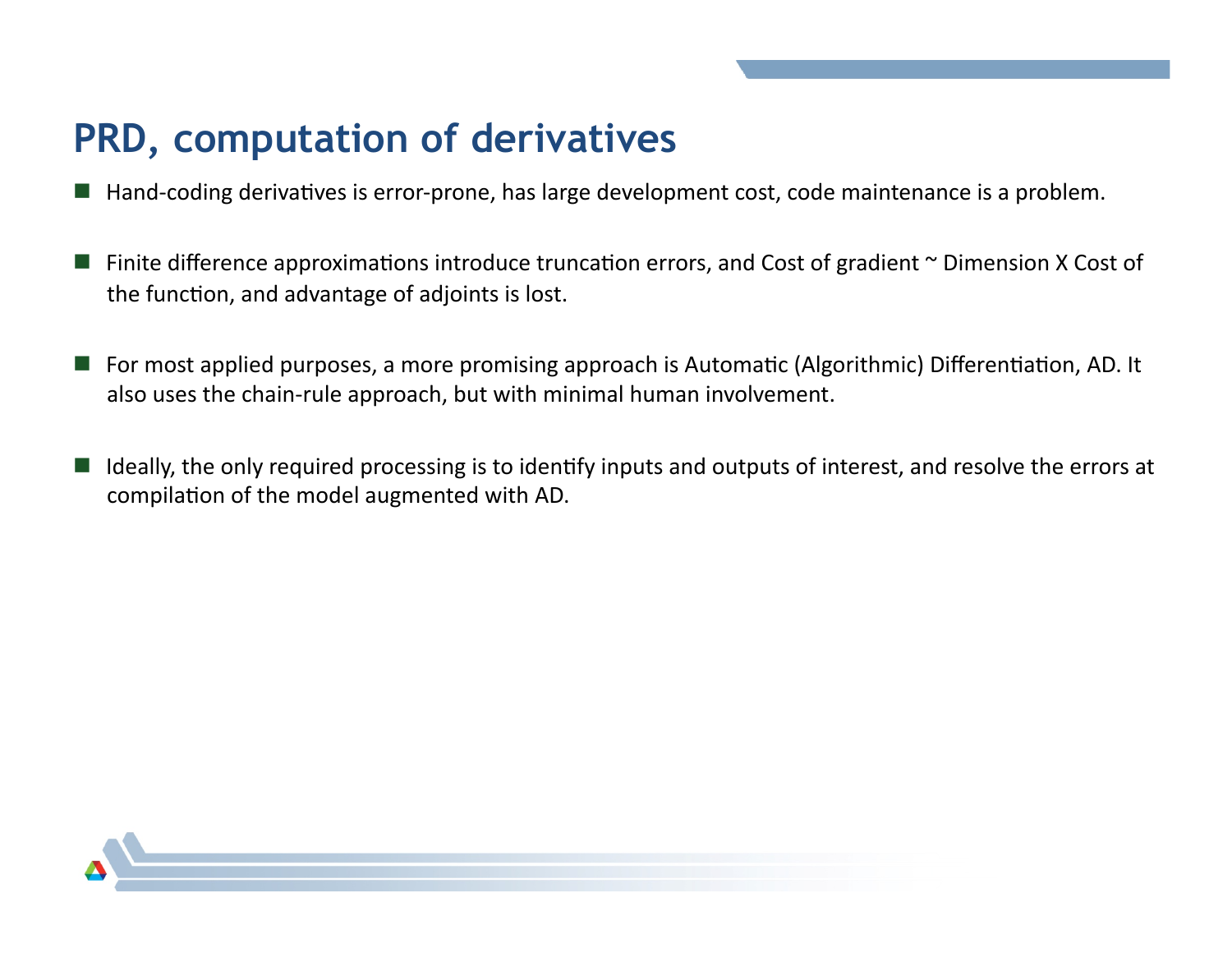## **Automatic Differentiation, AD**

AD is based on the fact that any program can be viewed as a finite sequence of elementary operations, the derivatives of which are known. A program  $P$  implementing the function  $J$  can be parsed into a sequence of elementary steps:

P:  $J = f_k(f_{k-1}(...f_1(\alpha)))$ 

The task of AD is to assemble a new program  $P'$  to compute the derivative. In *forward* mode:

$$
P': (\nabla_{\alpha} J)_i = \frac{\partial f_k}{\partial f_{k-1}} \cdot \frac{\partial f_{k-1}}{\partial f_{k-2}} \cdot ... \cdot \frac{\partial f_1}{\partial \alpha_i}
$$

In the forward (or *direct*) mode, the derivative is assembled by the chain rule following computational flow from an input of interest to all outputs. We are more interested in the reverse (or adjoint) mode that follows the reversed version of the computational flow from an output to all inputs:

$$
P': (\nabla_{\alpha} J) = \left(\frac{\partial f_1}{\partial \alpha}\right)^T \cdot \left(\frac{\partial f_2}{\partial f_1}\right)^T \cdot \dots \cdot \left(\frac{\partial f_k}{\partial f_{k-1}}\right)^T
$$

In adjoint mode, the complete gradient can be computed in a single run of P', as opposed to multiple runs required by the direct mode.

■ For inherently non-differentiable components of code, it is possible to construct a smooth interpolation. THIS is one of the many cases where it helps UQ to be integrated with a physics team which we believe and we practice (We will not discuss nondifferentiability here).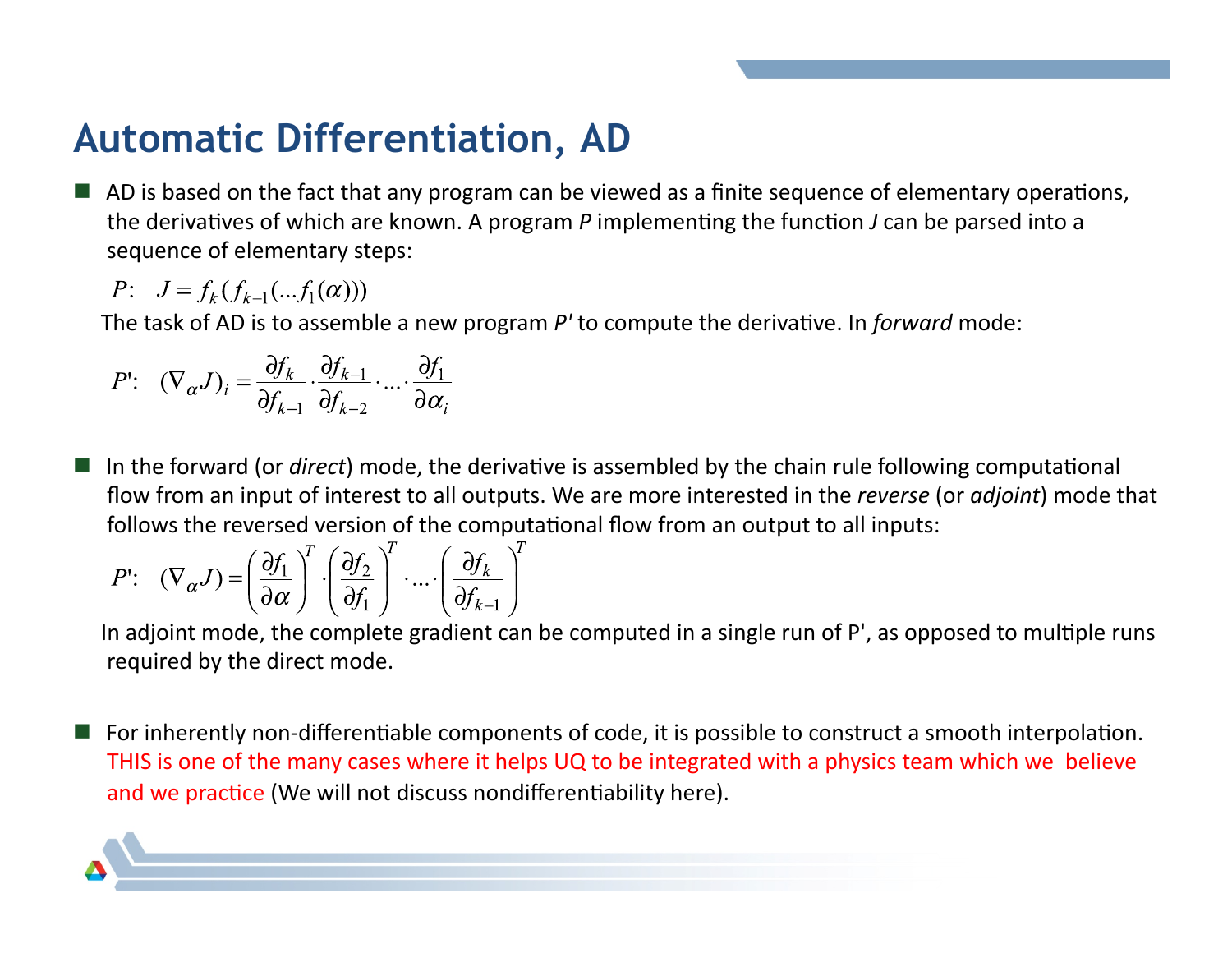## **AD tools, Fortran**

- TAF (FastOpt)
- Commerical tool
- Support for almost all of Fortran 95
- Used extensively in geophysical sciences applications
- **Tapenade**
- Support for many Fortran 95 features
- Developed by a team with extensive complier experience
- OpenAD/F\*
- Support for many Fortran 95 features
- Developed by a team with expertise in combinatorial algorithms, compilers, software engineering, and numerical analysis
- Development driven by climate modeling and astrophysics applications
- ADIFOR\*
- Mature, very robust tool. Support for all of Fortran 77 : forward and adjoint modes
- Hundreds of users, over 250 citations

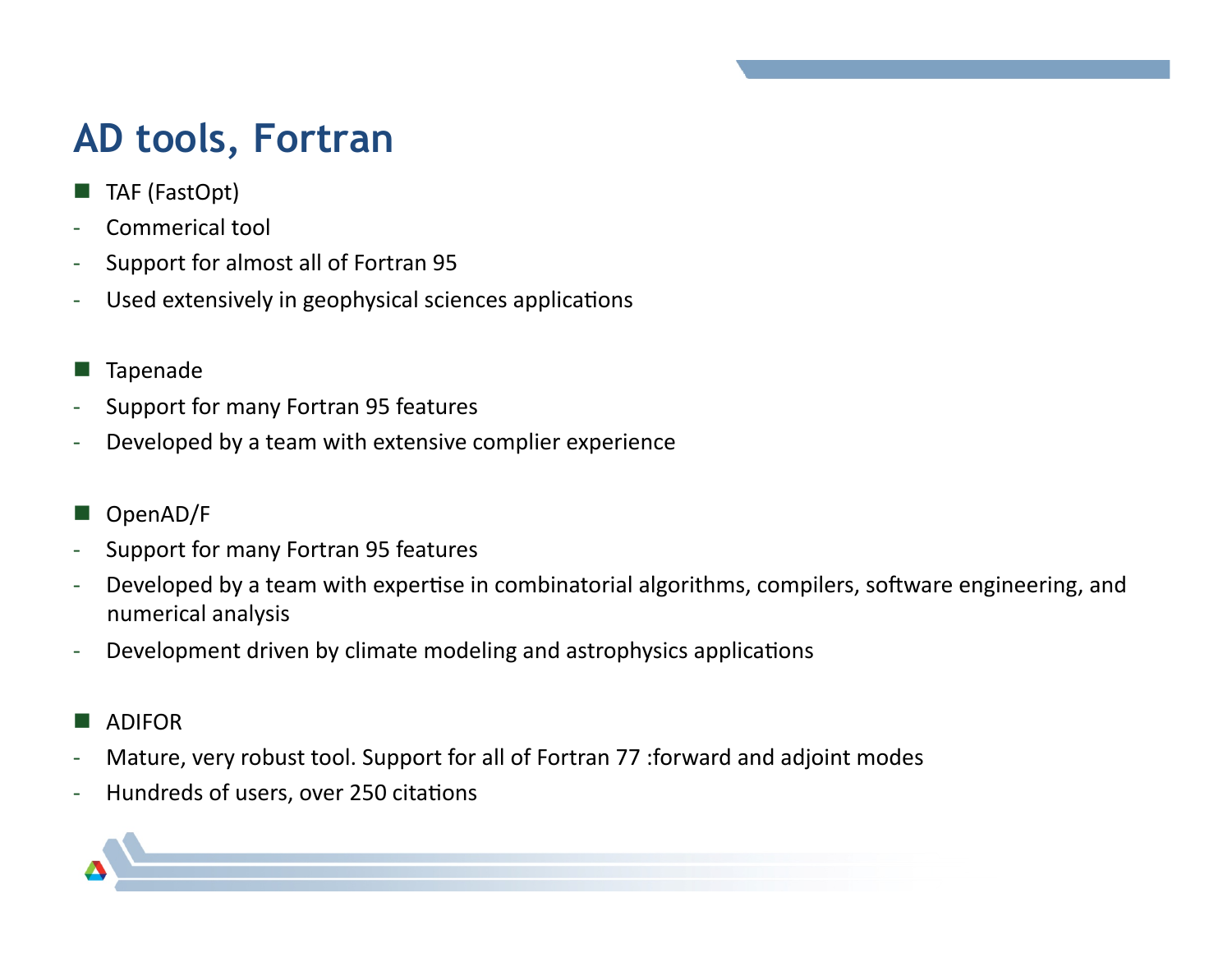## **AD tools, Capabilities**

- Fast O(1) computation of
- Gradient (in adjoint mode)
- Derivative matrix-vector products
- Efficient computation of full Jacobians and Hessians, able to exploit sparsity, low-rank structure
- Efficient high-order directional derivative computation

- Minuses: it is still not a mature technology (after 30 years !!!) except for very specific cases (e.g codes  $\mathbb{R}^n$ written entirely in Fortran 77+ STANDARD).
- We believe in (and we practice) close integration with an AD development team (Jean Utke, Mihai Alexe)

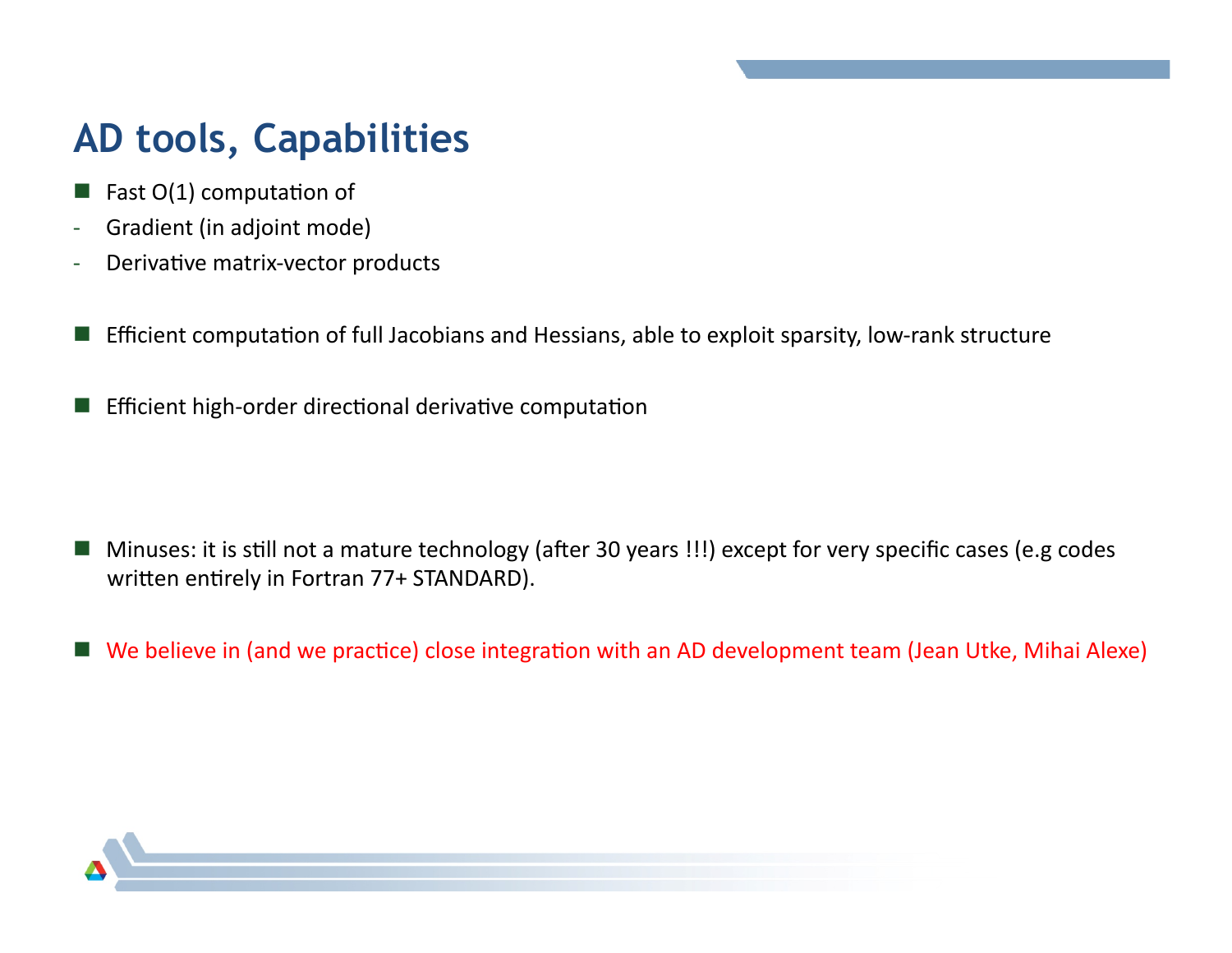## Applying AD to code with major legacy components

- $\blacksquare$  We investigated the following question: are AD tools now at a stage where they can provide derivative information for realistic nuclear engineering codes? Many models of interest are complex, sparsely documented, and developed according to older (Fortran 77) standards.
- Based on our experience with MATWS, the following (Fortran 77) features make application of AD difficult:
- Not supported by AD tools (since they are nonstandard) / need to be changed.
	- machine-dependence code sections need to be removed (i/o)
	- Direct memory copy operations needs to be rewritten as explicit operations (when LOC is used)  $\bullet$
	- COMMON blocks with inconsistent sizes between subroutines need to be renamed  $\bullet$
	- Subroutines with variable number of parameters need to be split into separate subroutines
- $\Box$  EQUIVALENCE, COMMON, IMPLICIT<sup>\*</sup> definitions are supported by most tools though they have to be changed for some (such as OpenAD). (for Open AD statement functions need to be replaced by subroutine definitions, they are not supported in newer Fortran)
- Note that the problematic features we encountered have to do with memory allocation and management and i/o, not mathematical structure of the model! We expect that (differentiable) mathematical sequences of any complexity can be differentiated.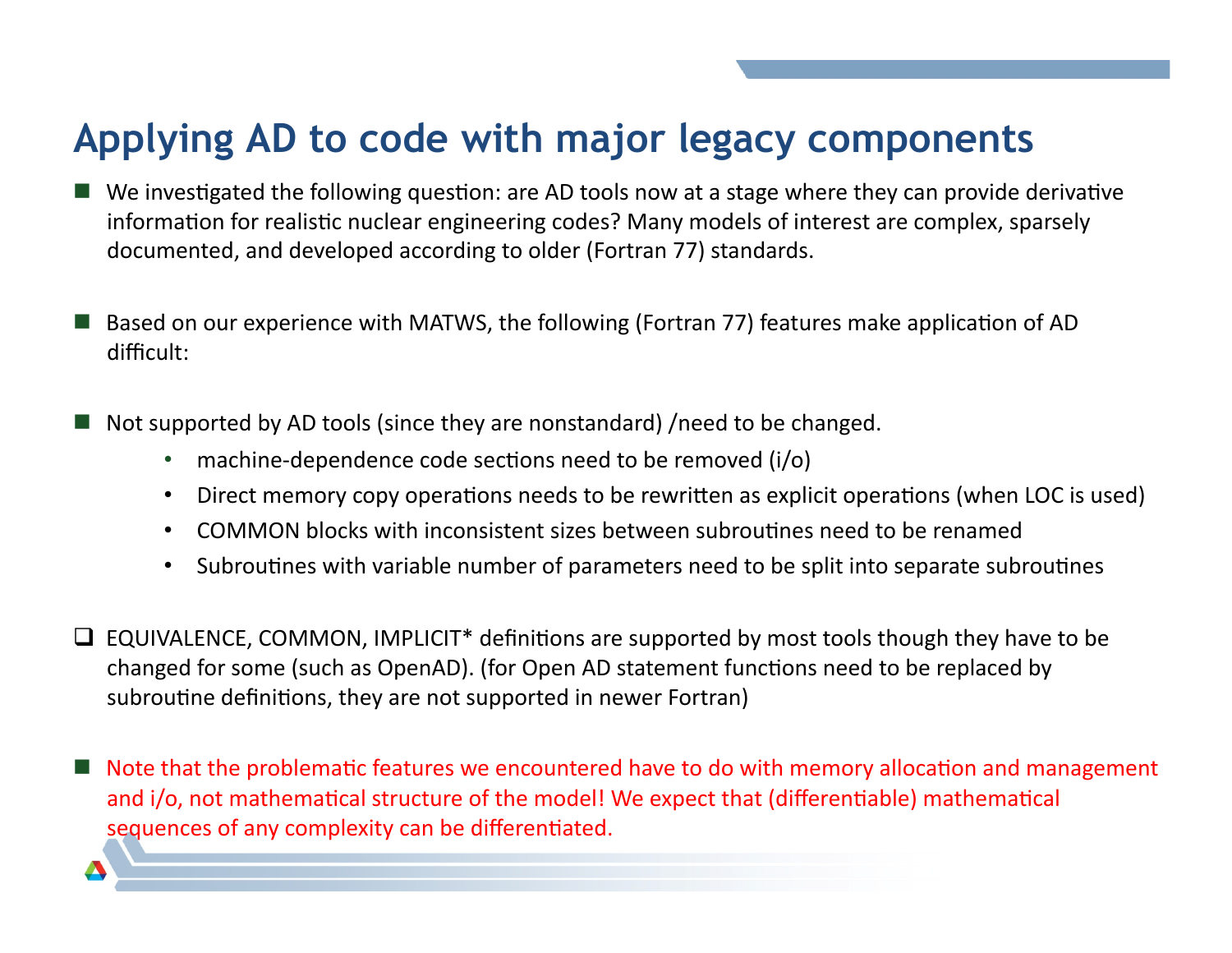## **Validation of AD derivative calculation**

Model II, MATWS, subset of SAS4A/SASSYS-1. We show estimates for the derivatives of the fuel and coolant maximum temperatures with respect to the radial core expansion coefficient, obtained by different AD tools, and compared with the Finite Differences approximation, FD.

All results agree with FD within 0.001% (and almost perfectly with each other).

| AD tool         | Fuel temperature derivative, | Coolant temperature derivative,<br>Κ |  |
|-----------------|------------------------------|--------------------------------------|--|
| <b>ADIFOR</b>   | 18312.5474227                | 17468.4511373                        |  |
| OpenAD/F        | 18312.5474227                | 17468.4511372                        |  |
| <b>TAMC</b>     | 18312.5474248                | 17468.4511392                        |  |
| <b>TAPENADE</b> | 18312.5474227                | 17468.4511372                        |  |
| FD              | 18312.5269537                | 17468.4315994                        |  |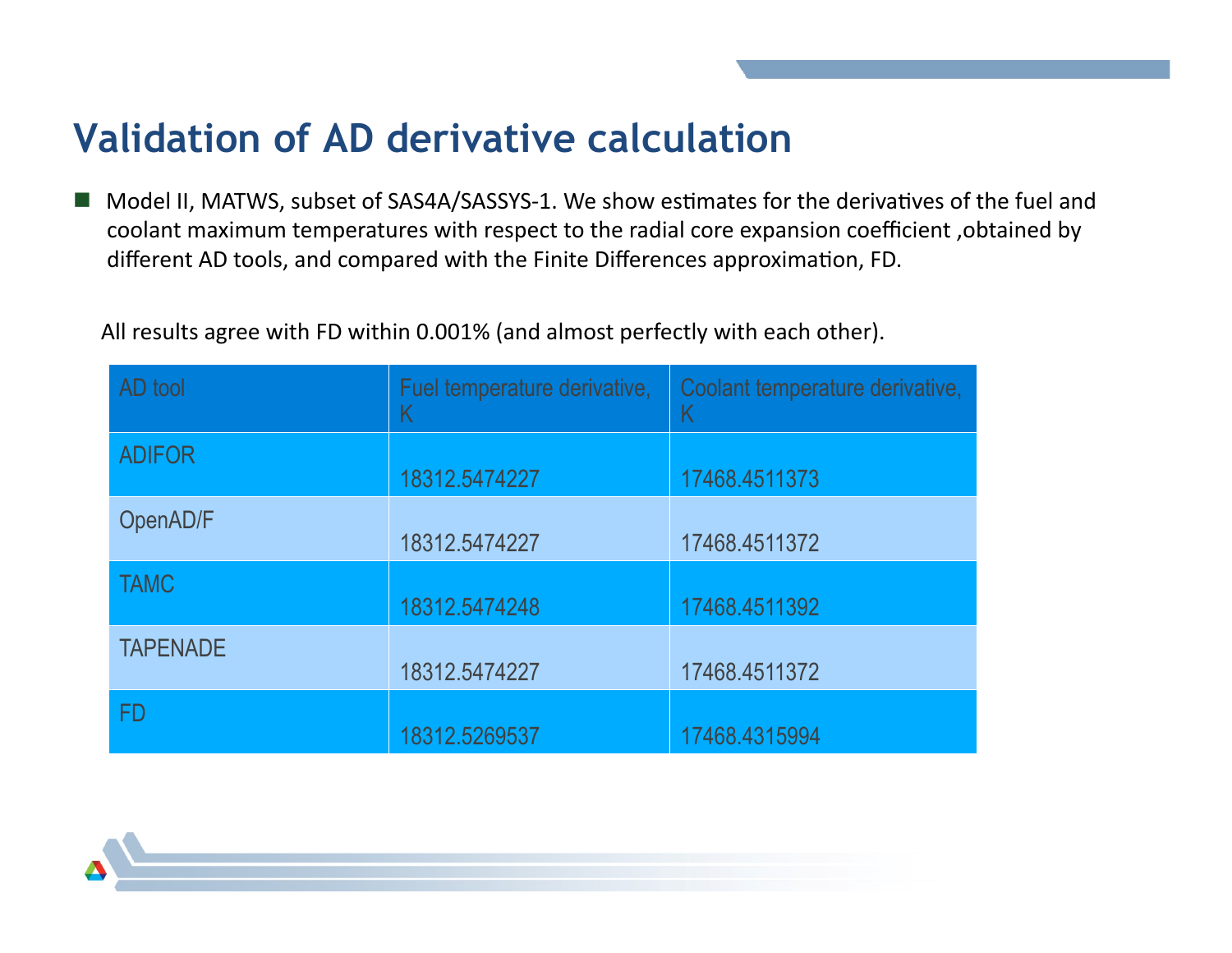## **3. PRD-based uncertainty propagation: Numerical examples.**

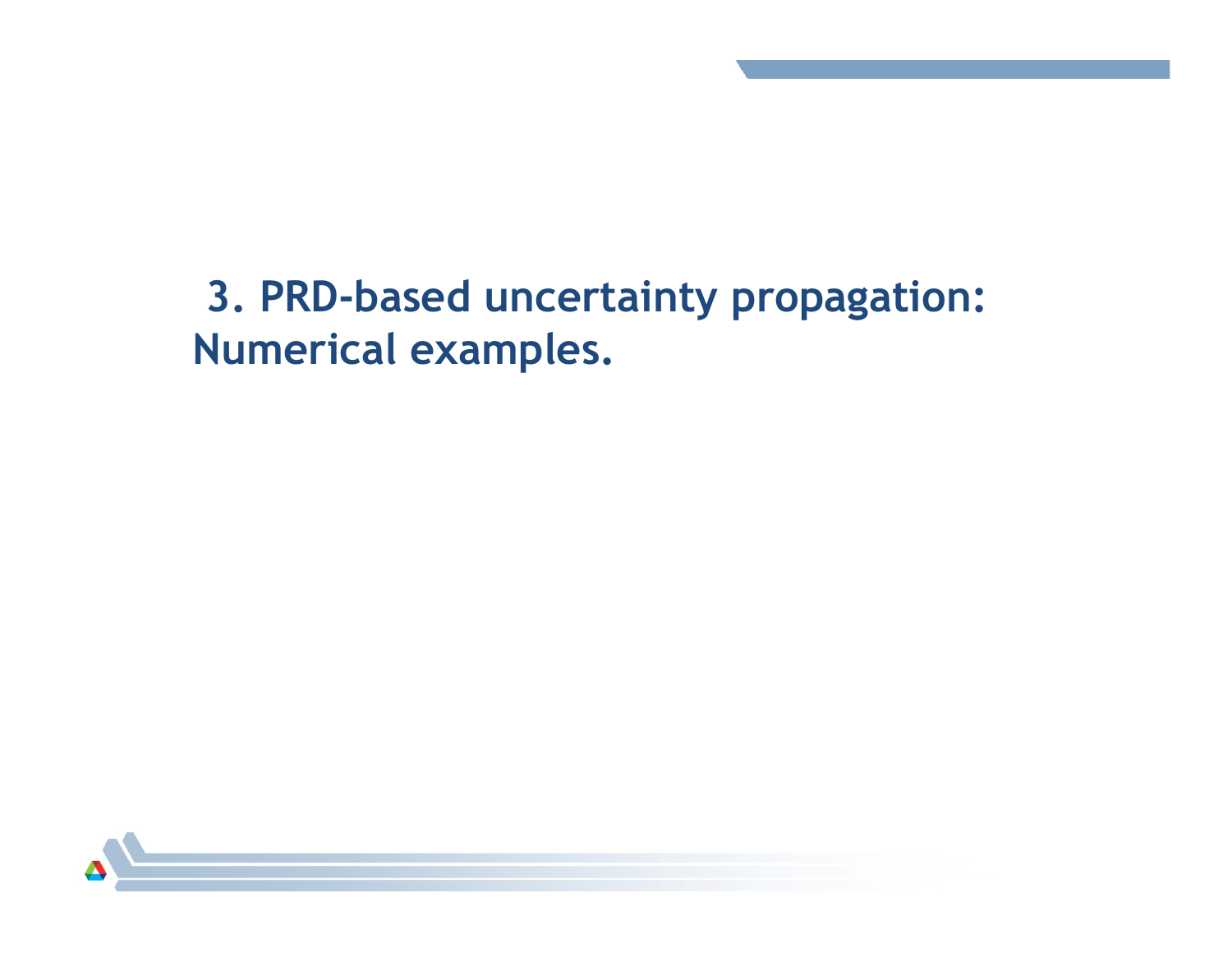## **PRD UQ, tests on subject models 1.**

- Model I, Matlab prototype code. Output of interest: maximal fuel centerline temperature.
- We show performance of a version with 12 (most important) uncertainty quantifiers. Performance of PRD approximation with full and truncated basis is compared against random sampling approach (100 samples)\*:

|                        | <b>Sampling</b>  | Linear<br>approximation | PRD, full<br>basis | PRD,<br>truncated<br><b>basis</b> |        |
|------------------------|------------------|-------------------------|--------------------|-----------------------------------|--------|
| Full model runs        | 100              | $1*$                    | $72*$              | $12*$                             |        |
| Output range, K        | 2237.8<br>2460.5 | 2227.4<br>2450.0        | 2237.8<br>2460.5   | 2237.5<br>2459.6                  |        |
| Error range, K         |                  | $-10.38$<br>$+0.01$     | $-0.02$<br>$+0.02$ | $-0.90$<br>$+0.90$                |        |
| Error st.<br>deviation |                  | 2.99                    | 0.01               | 0.29                              | * dori |

\* derivative evaluations required  $~^{\sim}150\%$  overhead

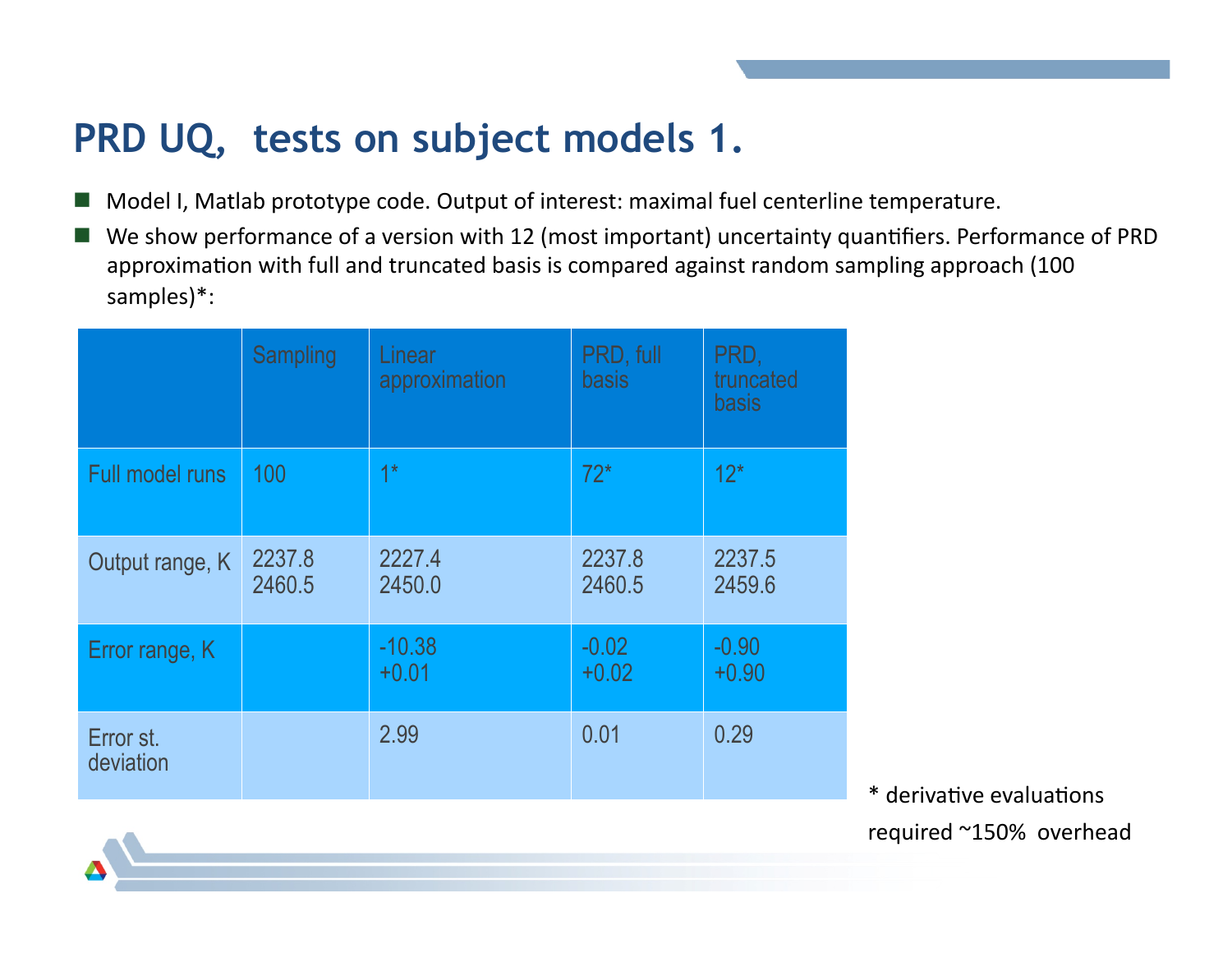## **PRD, basis truncation**

- Issue: we would like to use high-order polynomials to represent non-linear relationships in the model. But, even with the use of derivative information, the required size of the training set grows rapidly (curse) of dimensionality in spectral space)
- We use a heuristic: we rank uncertainty quantifiers by importance (a form of sensitivity analysis is already available, for free!) and use an incomplete basis, i.e. polynomials of high degree only in variables of high importance. This allows the use of some polynomials of high degree (maybe up to 5?)
- Several versions of the heuristic are available, we choose to fit a given computational budget on the evaluations of the model to form a training set.
- In our first experiments, we use either a complete basis of order up to 3, or its truncated version allowing the size of training set to be within 10-50 evaluations.
- An even better scheme adaptive basis truncation based on stepwise fitting is developed later, simultaneously with conditions for better algebraic form of multivariate basis,

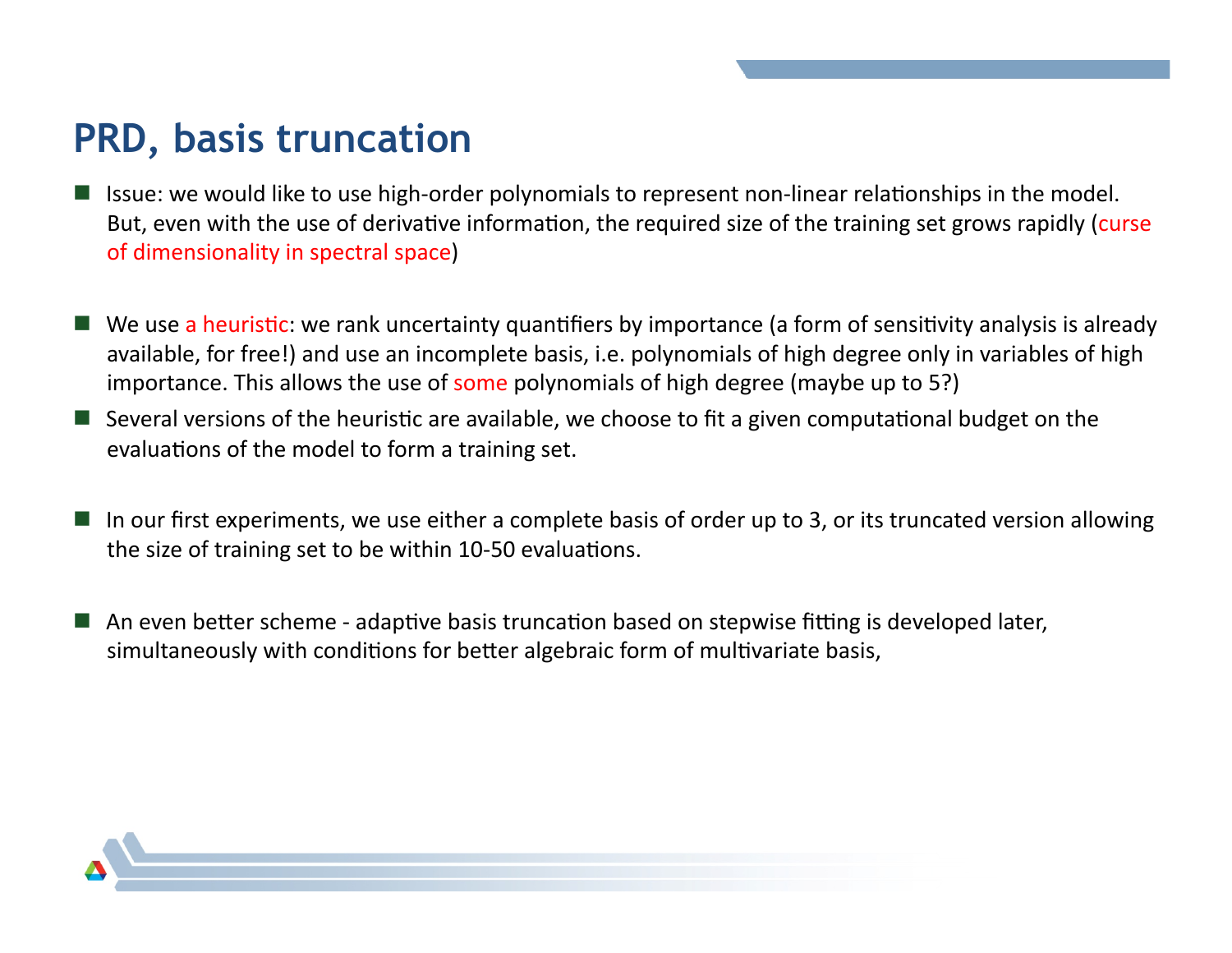## Uncertainty quantification, tests on subject models

- Model II, MATWS, subset of SAS4A/SASSYS-1. We repeat the analysis of effects of uncertainty in an Ľ accident scenario modeled by MATWS + GoldSim. The task is to estimate statistical distribution of peak fuel temperature.
- We reproduce the distribution of the outputs correctly\*; П

regression constructed on 50 model evaluations thus replaces analysis with 1,000 model runs. We show cumulative distribution of the peak fuel temperature.

- Note that the PRD approximation I. is almost entirely within the 95% confidence interval of the sampling-based results.
- We also have error model now  $\bullet$ (Lockwood, MS72, Wed 10:30, Carson3)

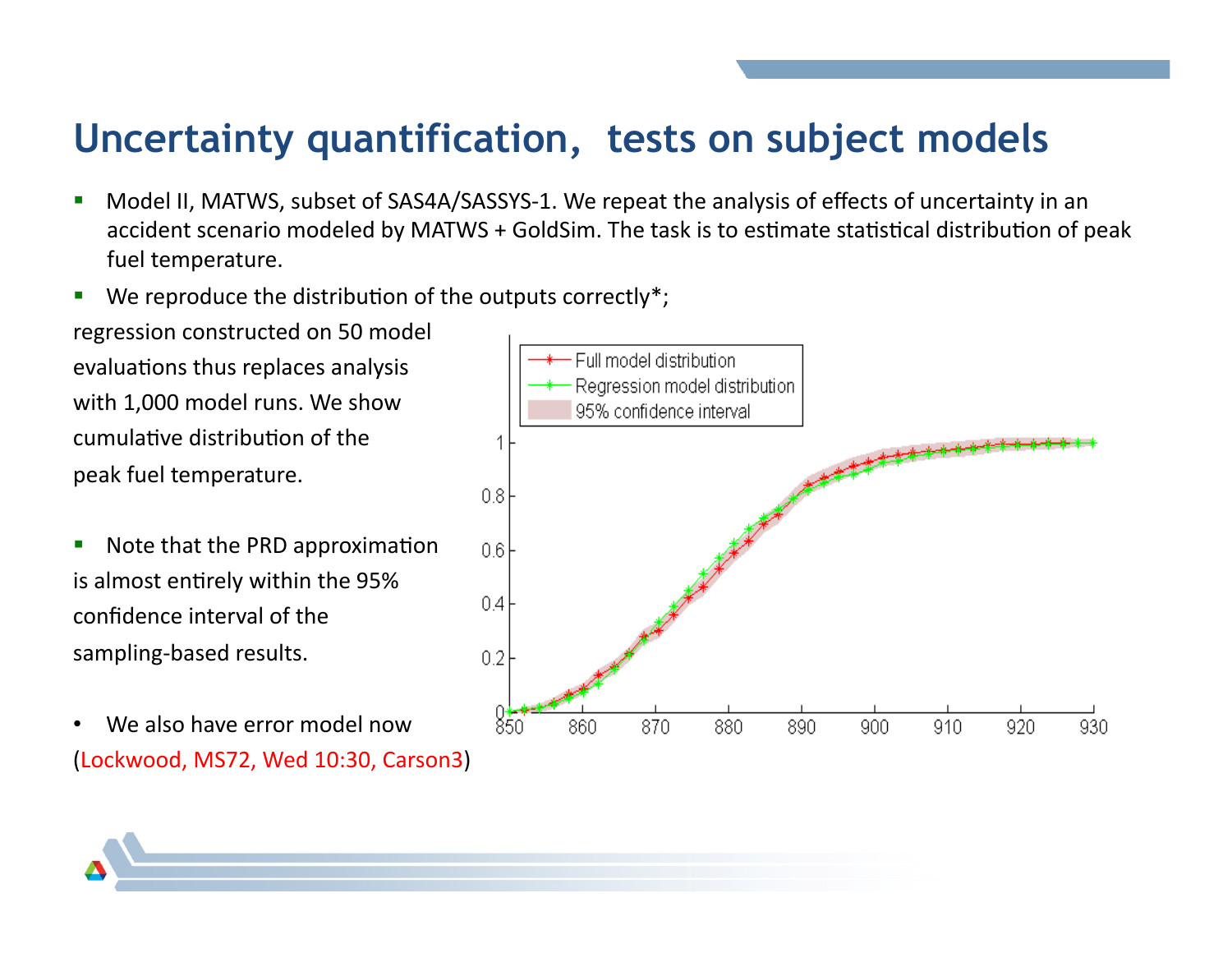## **4. What is a good basis in PRD?**

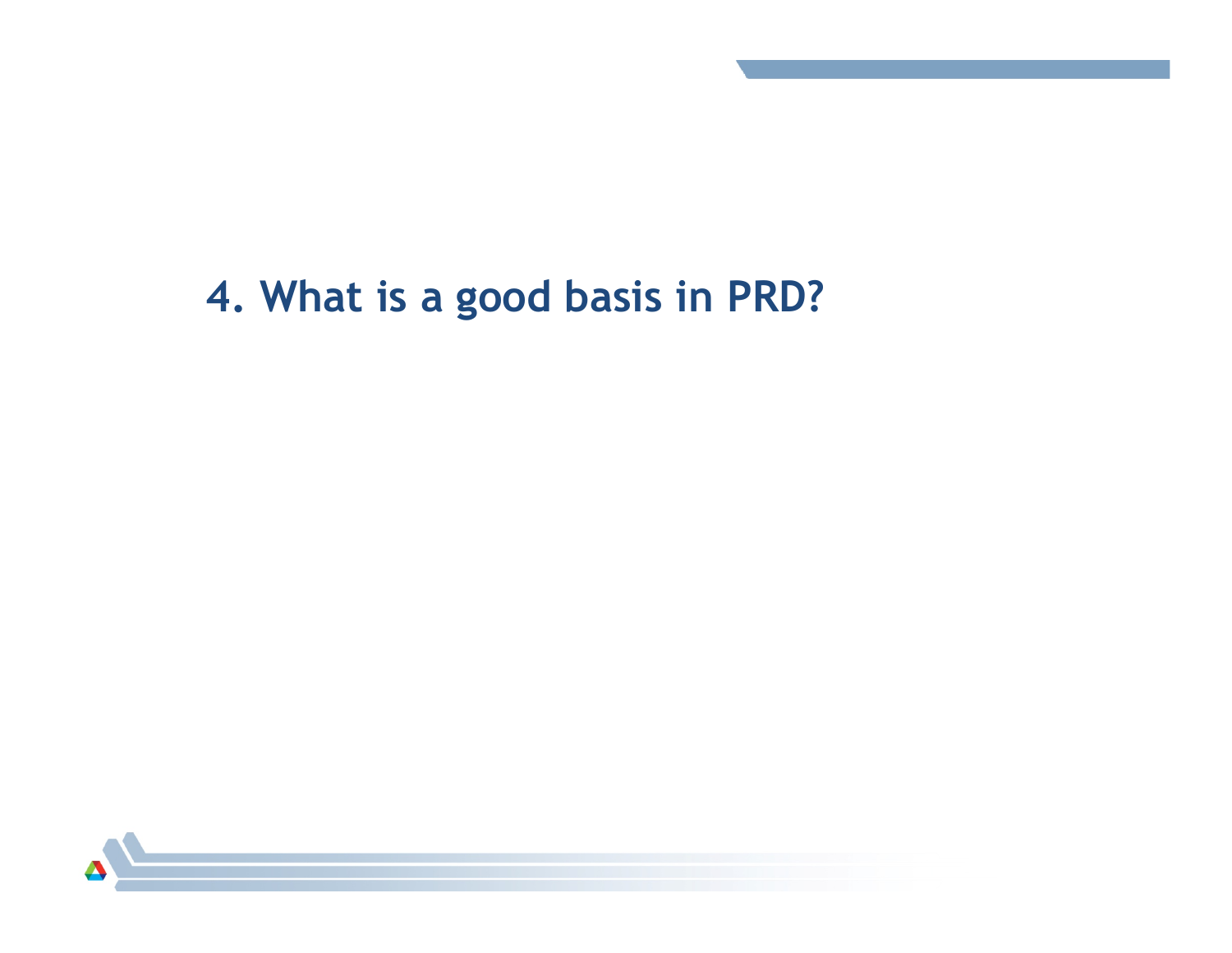## PRD, selection of better basis

- We inherited the use of Hermite multivariate polynomials as basis from a related method: Stochastic I. Finite Elements expansion.
- While performance of PRD so far is acceptable, Hermite basis may not be a good choice for constructing a П regression matrix with derivative information; it causes poor condition number of linear equations (of the Fischer matrix).
- Hermite polynomials are generated by orthogonalization process, to be orthogonal (in probability F measure  $\rho$ ; Gaussian measure is the specific choice):

$$
\int_{\Omega} \Psi_j(A) \Psi_h(A) \rho(A) dA = \delta_{jh}
$$

We formulate new orthogonality conditions: ×

$$
\int_{\Omega} \left( \Psi_j(A) \Psi_h(A) + \sum_{i=1}^m \frac{\partial \Psi_j(A)}{\alpha_i} \cdot \frac{\partial \Psi_h(A)}{\alpha_i} \right) \rho(A) dA = \delta_{ih}
$$

and ask the question: how does a good basis with respect to this inner product looks like?

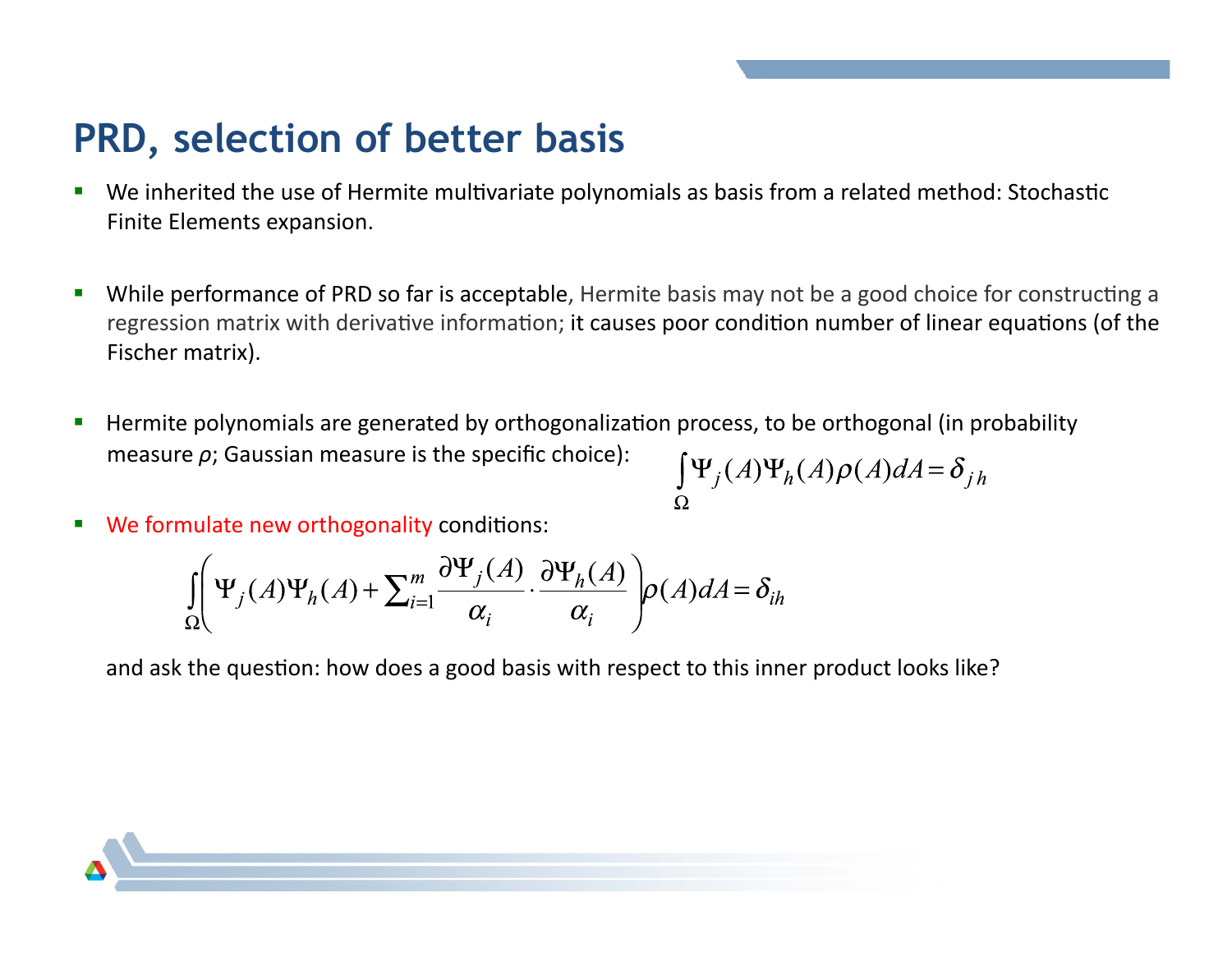#### **Insight on the scalar product -- framework**

• Define the linear mapping

$$
\mathbf{L}_{x}f = \left(f(\mathbf{x}), \frac{\partial f}{\partial x_{1}}(\mathbf{x}), \cdots, \frac{\partial f}{\partial x_{d}}(\mathbf{x})\right)^{T}.
$$
\nFor a vector function

\n
$$
\mathbf{L}_{x}\mathbf{f}^{T} = \begin{bmatrix}\nf_{1}(\mathbf{x}) & f_{2}(\mathbf{x}) & \cdots & f_{k}(\mathbf{x}) \\
\frac{\partial f_{1}}{\partial x_{1}}(\mathbf{x}) & \frac{\partial f_{2}}{\partial x_{1}}(\mathbf{x}) & \cdots & \frac{\partial f_{k}}{\partial x_{1}}(\mathbf{x}) \\
\vdots & \vdots & \vdots & \vdots \\
\frac{\partial f_{1}}{\partial x_{d}}(\mathbf{x}) & \frac{\partial f_{2}}{\partial x_{d}}(\mathbf{x}) & \cdots & \frac{\partial f_{k}}{\partial x_{d}}(\mathbf{x})\n\end{bmatrix}.
$$

**The collocation matrix in this framework, for a given set of polynomials**  $\Psi$  **is** 

$$
\mathbf{F} = \begin{pmatrix} \mathbf{L}_{\mathbf{x}_1} \mathbf{\Psi}^T \\ \mathbf{L}_{\mathbf{x}_2} \mathbf{\Psi}^T \\ \vdots \\ \mathbf{L}_{\mathbf{x}_m} \mathbf{\Psi}^T \end{pmatrix}.
$$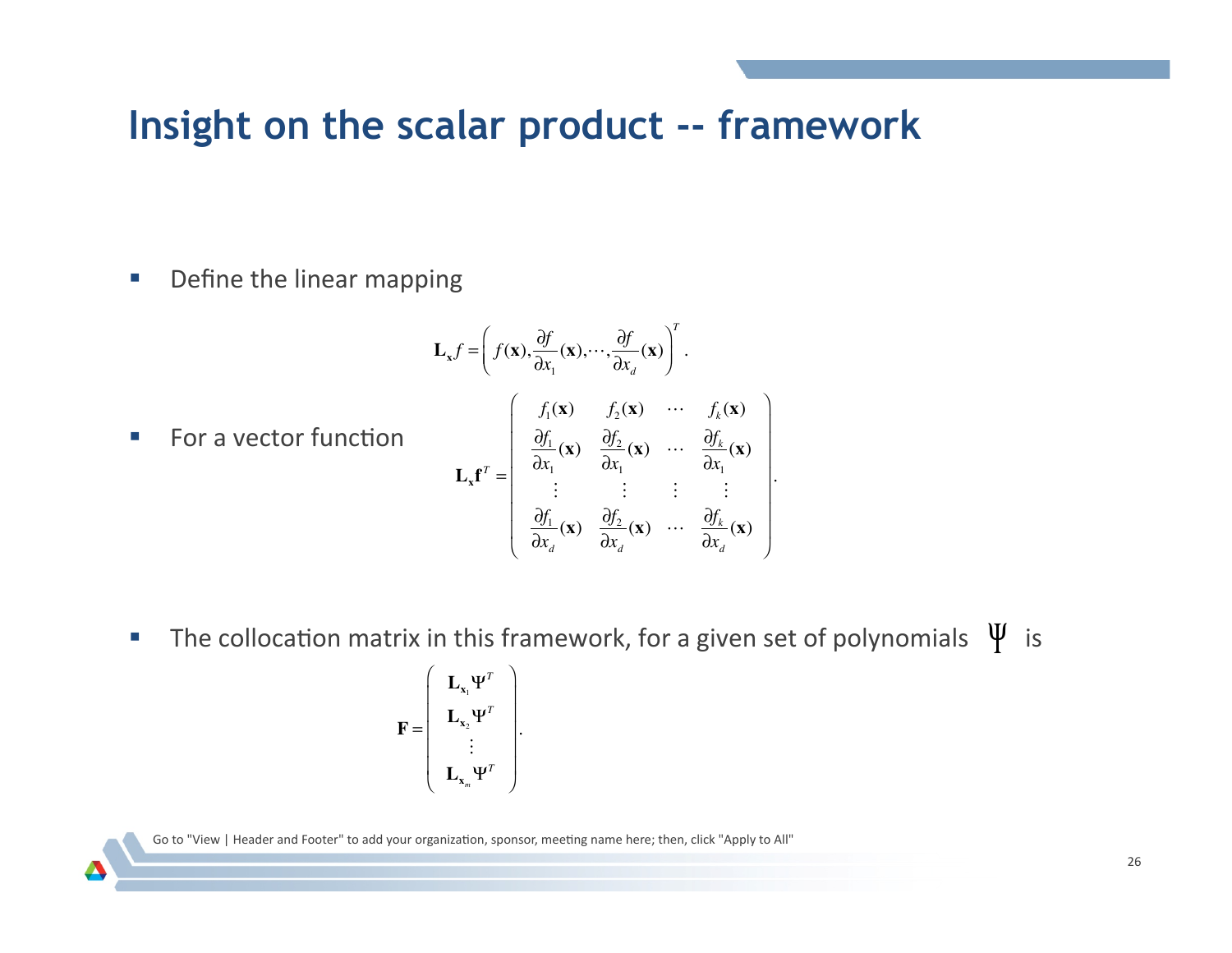## What guides me when I choose the polynomials?

What is the least-squares matrix?  $\mathcal{C}$ 

$$
\frac{1}{m} \mathbf{F}^T \mathbf{F} = \frac{1}{m} \sum_{i=1}^m \mathbf{L}_{\mathbf{x}_i} \Psi \Big( \mathbf{L}_{\mathbf{x}_i} \Psi^T \Big) \approx
$$
\n
$$
\approx \int_{\Omega} \mathbf{L}_{\mathbf{x}} \Psi \Big( \mathbf{L}_{\mathbf{x}} \Psi^T \Big) \rho(\mathbf{x}) d\mathbf{x} = \left( \int_{\Omega} \Big( \Psi_j(\mathbf{x}) \Psi_h(\mathbf{x}) + \sum_{i=1}^d \frac{\partial \Psi_j}{\partial x_i}(\mathbf{x}) \frac{\partial \Psi_h}{\partial x_i}(\mathbf{x}) \Big) \rho(\mathbf{x}) d\mathbf{x} \right)_{j,h=1}^k
$$

- For best use of information, I would like this matrix to be almost a multiple of the  $\mathbb{R}^n$ identity.
- In turn, this requires the polynomials to be orthogonal with respect to this new ×, inner product.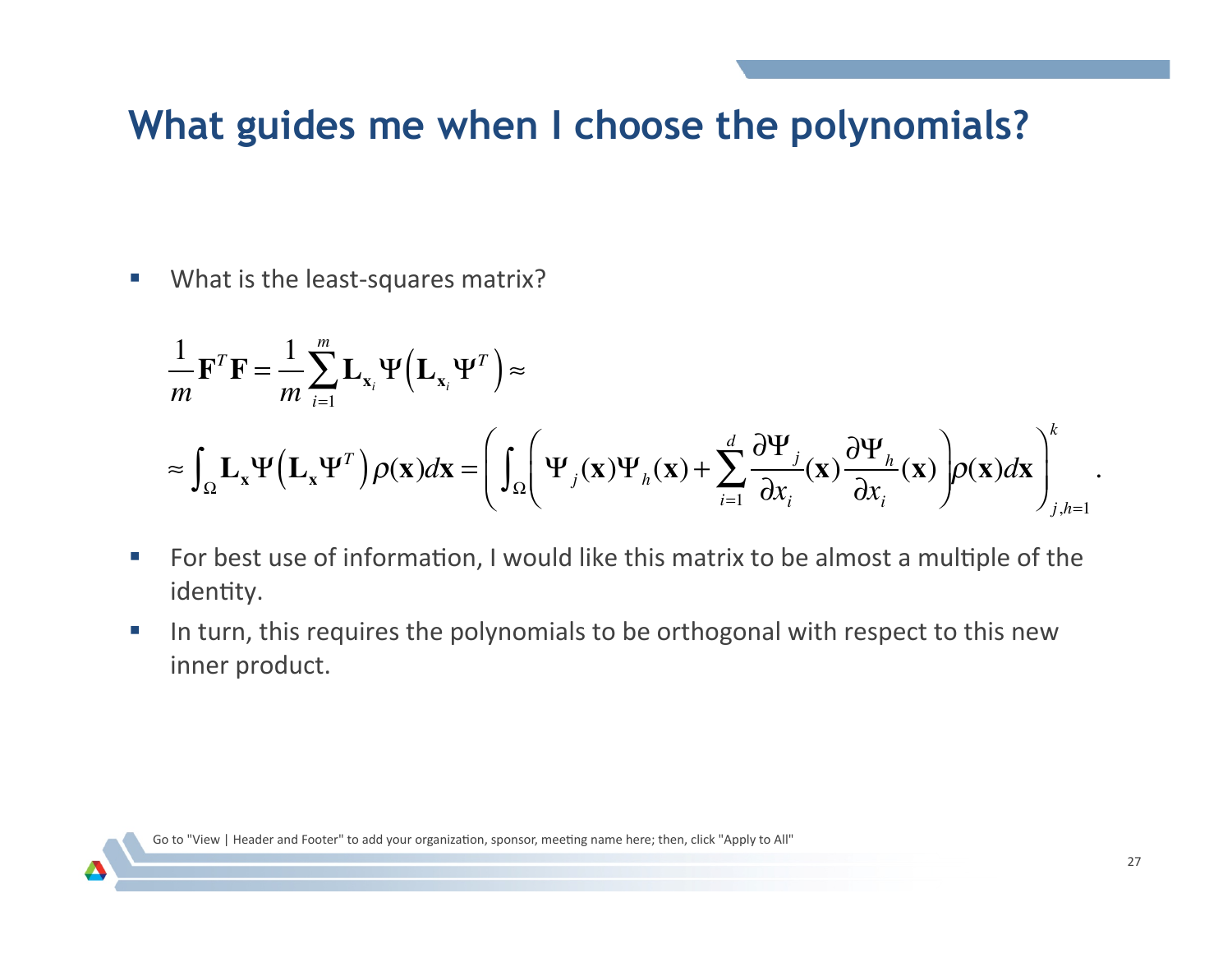### **Tensor Product Bases**

- These are possibly the most common polynomial basis sets.  $\mathcal{L}_{\mathcal{A}}$
- When one uses only function values (and not derivatives) we can construct  $\mathbb{R}^n$ orthogonal tensor product bases of arbitrary order and arbitrary number of variables.
- Does the same hold for this new orthogonal product? (it clearly does in one  $\sim$ dimension)
- Surprise, no, as can be shown by a counterexample.  $\overline{\mathbb{R}^n}$
- Univariate orthogonal polynomials :  $\mathcal{L}_{\mathcal{A}}$

$$
1, x_1, x_1^2 - \frac{1}{3}, x_1^3 - \frac{9}{10}x_1, x_2, x_2^2 - \frac{1}{3}, x_2^3 - \frac{9}{10}x_2.
$$

Offenders:

$$
\left\langle x_1 \cdot x_2, x_1 \cdot \left( x_2^3 - \frac{9}{10} x_2 \right) \right\rangle
$$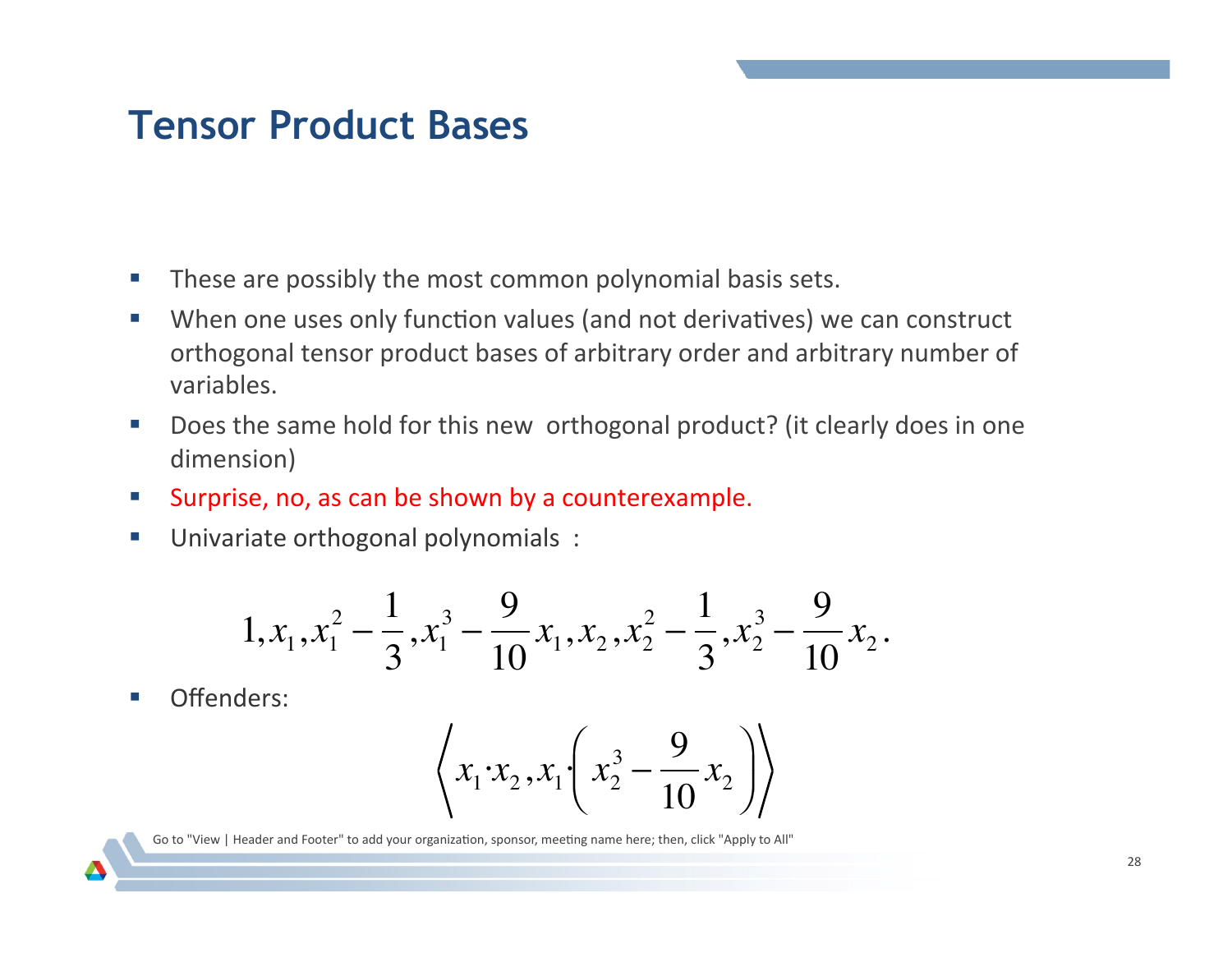## Do tensor products ever work?

Yes, sometimes:  $\mathcal{L}_{\mathcal{A}}$ 

#### Corollary 2. []

The following choices of  $\Gamma$  all satisfy the satisfy the criteria of Theorem 2 that guarantees an orthonormal multivariate basis:

$$
\Gamma_1 = \{ \mathbf{p} \in \mathbb{N}_0^d : ||\mathbf{p}||_1 \le 3 \}, \qquad \Gamma_2 = \{ \mathbf{p} \in \mathbb{N}_0^d : ||\mathbf{p}||_\infty \le 2 \},
$$
  
\n
$$
\Gamma_3 = \Gamma_2 \cup \{ \mathbf{p} = (0, \dots, 0, p_i, 0, \dots, 0)^T \in \mathbb{N}_0^d : i = 1, \dots, d \}.
$$

For higher dimensions, perhaps use GS, but no easy solution here.  $\mathcal{L}_{\mathcal{A}}$ 

m,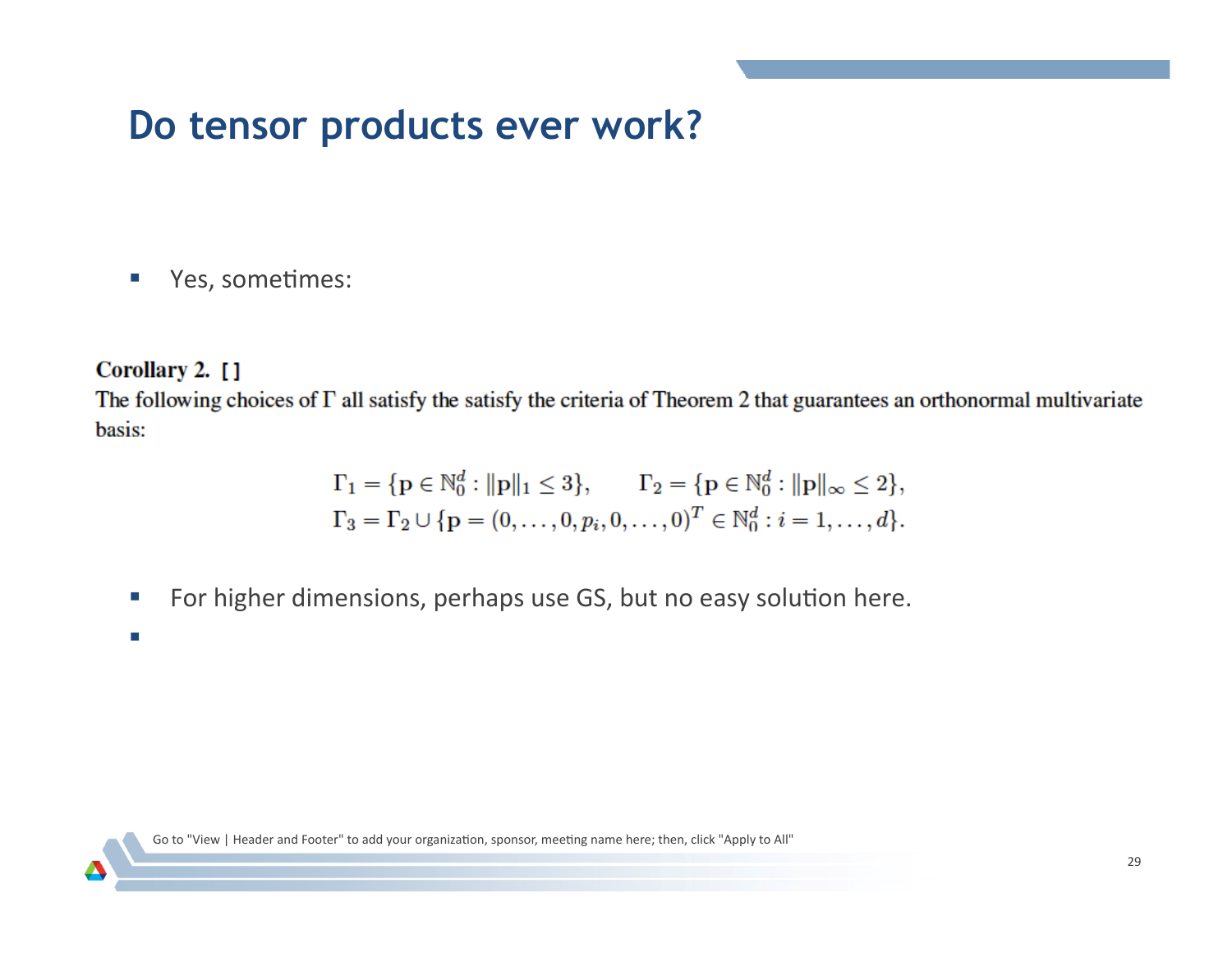# **5. NUMERICAL RESULTS**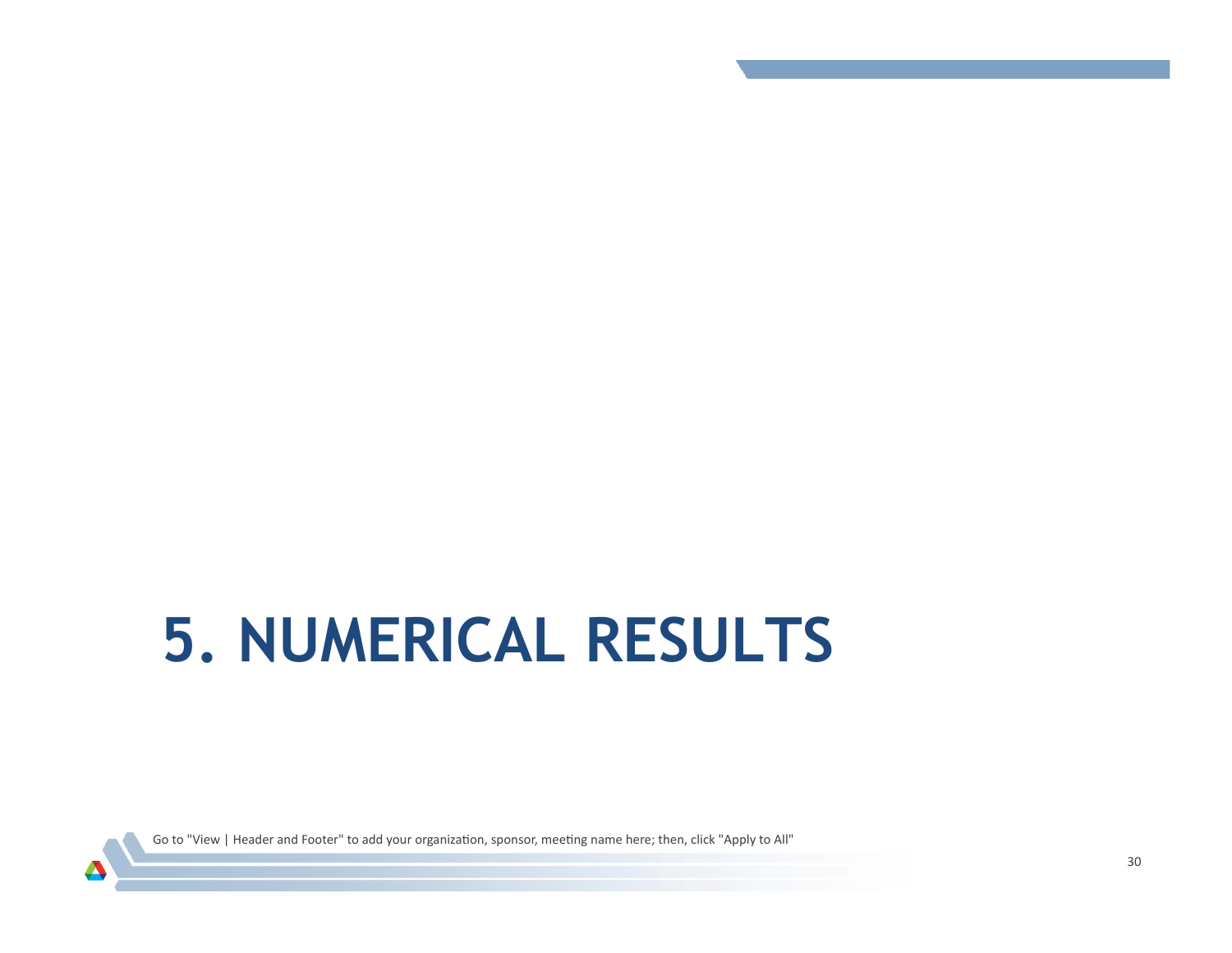## **PRD, selection of better basis**

- Model I, Matlab prototype code. We compare the setup of PRD method using Hermite polynomial basis and the improved basis. We observe the improvement in the distribution of singular values of the collocation matrix.
- We compare numerical conditioning for Hermite, Legendre polynomials, and the basis based on new orthogonality conditions.
- We have  $10^{\circ}10$  improvement in the condition number of the Fischer matrix \*!!! In principle this results in much more robustness of the matrix.
- $\blacksquare$  This will offer us substantial flexibility in creating the PRD model.\*

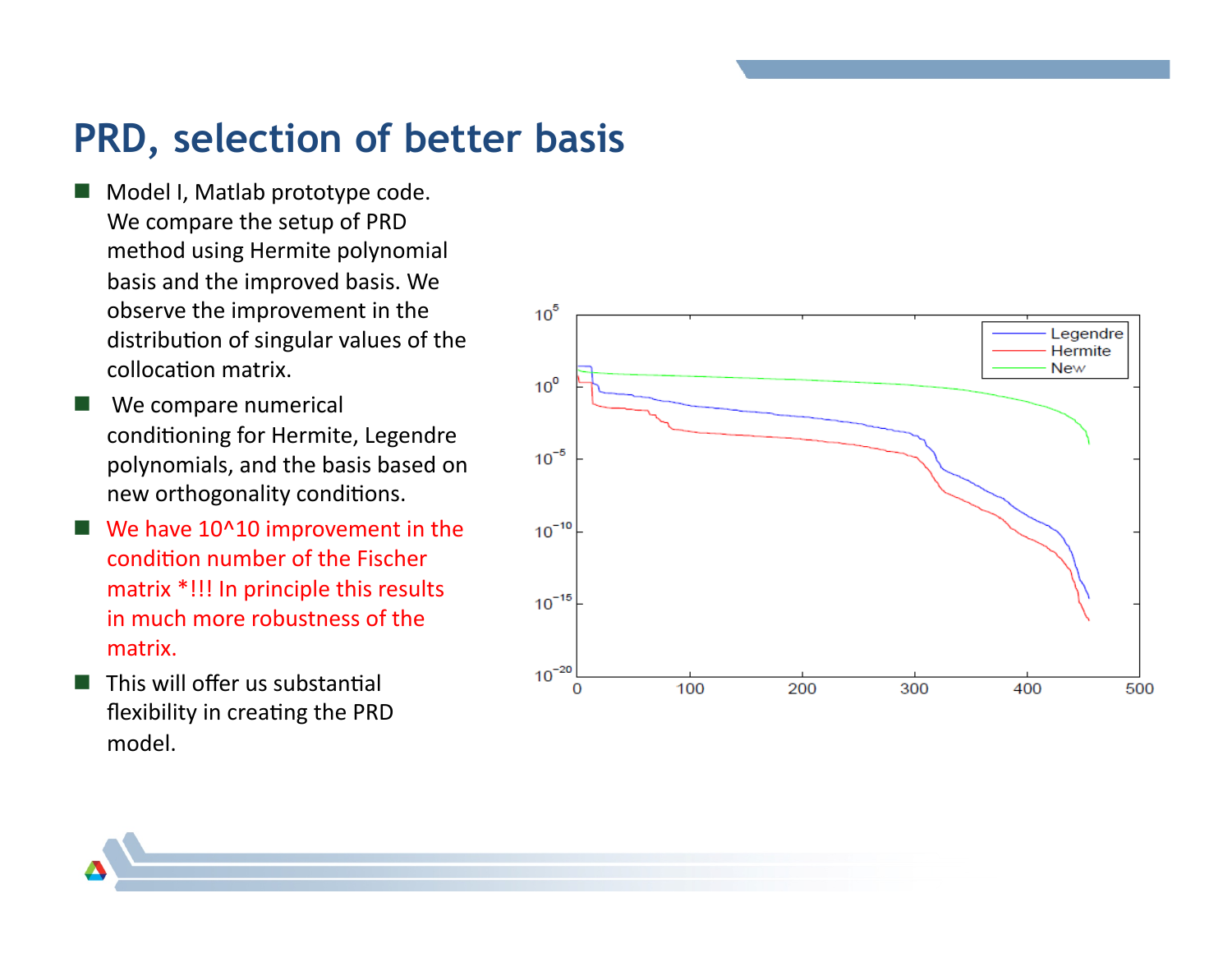## **PRD, adaptive (stepwise fitting) basis truncation**

- We use a stepwise fitting procedure (based on F-test):
- 1. Create the PRD model as an expansion in the starting set of polynomials
- 2. Add one (estimated as most likely) polynomial to the set. An expansion term currently not in the model is added if, out of all candidates, it has the largest likelihood that it would have non-negligible coefficient if added to model.
- 3. Remove one (estimated as least likely) polynomial from the set. An expansion term in the model is removed if it has the highest likelihood to have negligible coefficient.
- It is possible to truncate the model starting with a full basis set (of fixed maximal polynomial order) or from an empty basis set (all polynomials of fixed maximal order are candidates to be added).





Orthogonal basis created starting "with nothing" in the expansion results in precision of up to 0.01 degree K (compare with errors of  $>10$  K by linear model).